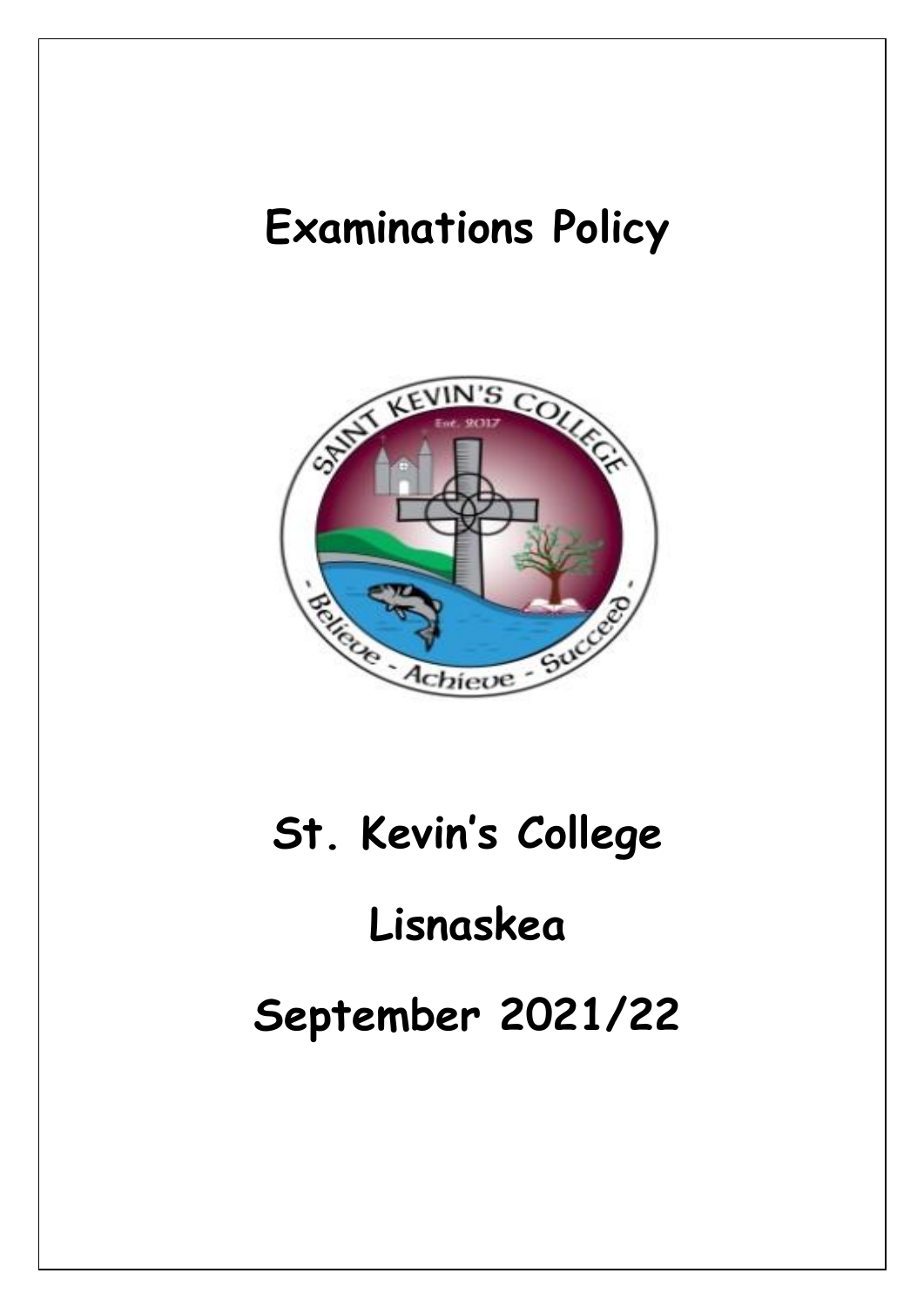

# **INTRODUCTION:**

The purpose of this exam policy is to:

- $\ddot{+}$  Ensure the planning and management of exams is conducted efficiently and in the best interest of candidates.
- $\ddot{+}$  Ensure the operation of an efficient exam system with clear quidelines for all relevant staff.

It is the responsibility of everyone involved in the Centre's exam process to read, understand and implement this policy.

The exam policy will be reviewed annually. It will be reviewed by the Principal, Senior Management Team, Exams officer and Governors.

# **Non Examination Assessments (New GCE & GCSE specifications, Controlled Assessment & BTEC Qualifications)**

Non Examination Assessments will be teacher-led and will usually take place in the classroom, within normal timetabled lessons. Teachers should provide candidates with subject-specific Controlled Assessment & BTEC information and provide an indication of the criteria which will be used for marking. Subject teachers will also outline a timetable and completion date for the Controlled Assessment. It is of paramount importance that candidates meet this deadline.

# **Head of Assessment & Raising Standards Responsibilities:**

- Accountable for the safe and secure conduct of controlled assessments. Ensure assessments comply with JCQ guidelines and Awarding Bodies' subjectspecific instructions.
- At the start of the academic year, begin coordinating with heads of department/subject teachers to schedule controlled assessments.
- Map overall resource management requirements for the academic year. As part of this, resolve: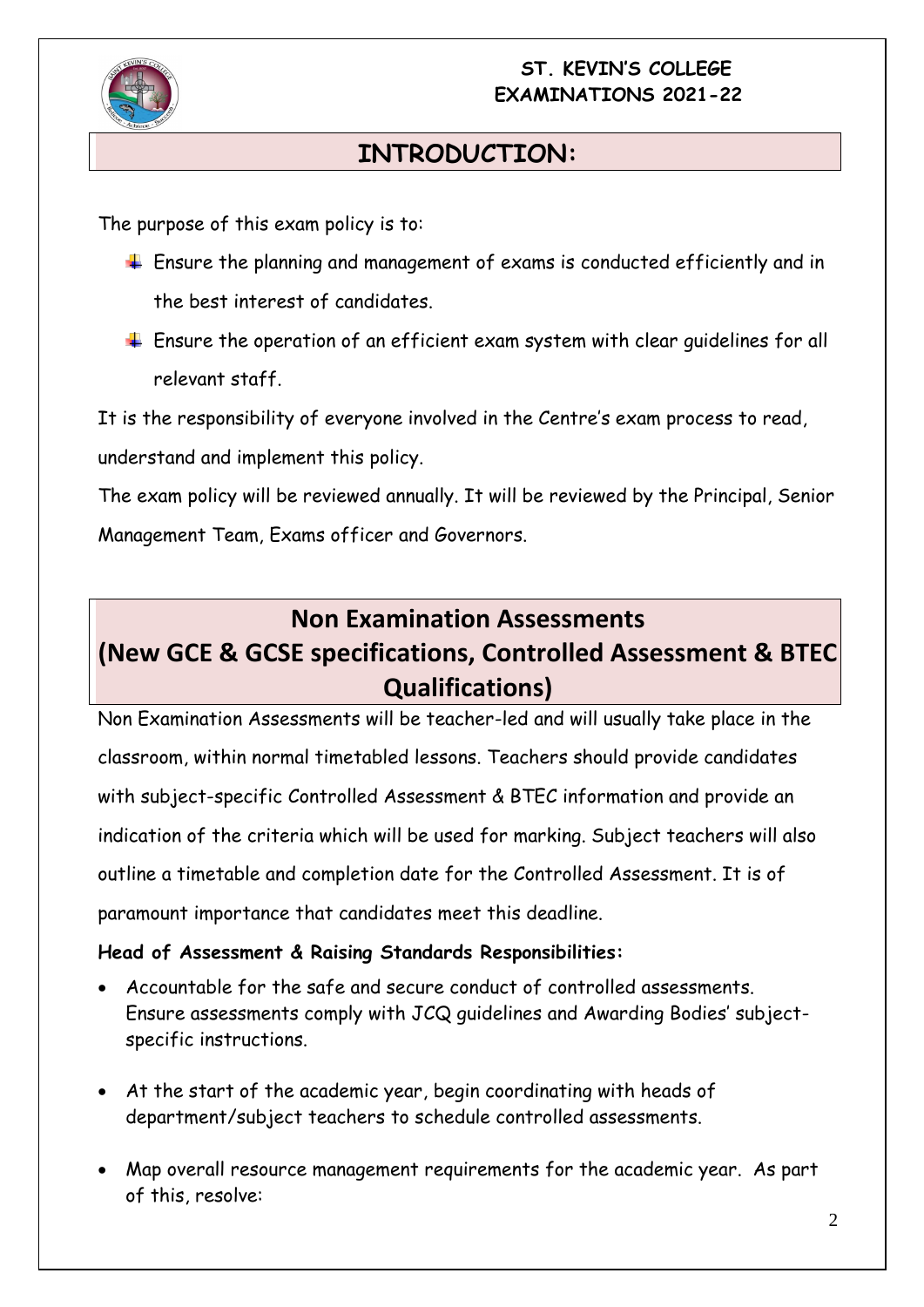

- o clashes/problems over the timing or operation of controlled assessments;
- o issues arising from the need for particular facilities (rooms, IT networks, time out of school etc);
- Ensure that all staff involved have a calendar of events.
- Create, publish and update an internal appeals policy for controlled assessments.
- Where confidential materials are directly received by the exams office, to be responsible for receipt, safe storage and safe transmission, whether in CD or hard copy format.
- Download and distribute marksheets for teaching staff to use.
- **In exceptional circumstances** where controlled assessments cannot be conducted in the classroom, arrange suitable accommodation where controlled assessments can be carried out at the direction of the Senior Leadership Team.
- Monitor & Evaluate the conducting of controlled assessments by departments.
- Report and Record suspected malpractice in conjunction with the Head of Centre.
- Conduct investigations by JCQ or Exam Boards in the case of suspected malpractice in conjunction with the Head of Centre.

# **Heads of Department Responsibilities:**

- Decide on the Awarding Body and specification for a particular GCSE in consultation with the Head of Assessment & Raising Standards.
- Ensure the suitability of all procedures in the Department for non-examination assessments, including Drama and Dance, in line with the Centre's Safeguarding Policy and the policies of the relevant Awarding Bodies.
- Standardise internally the marking of all teachers involved in assessing an internally assessed component.
- Ensure that individual teachers fully understand their responsibilities with regard to controlled assessment.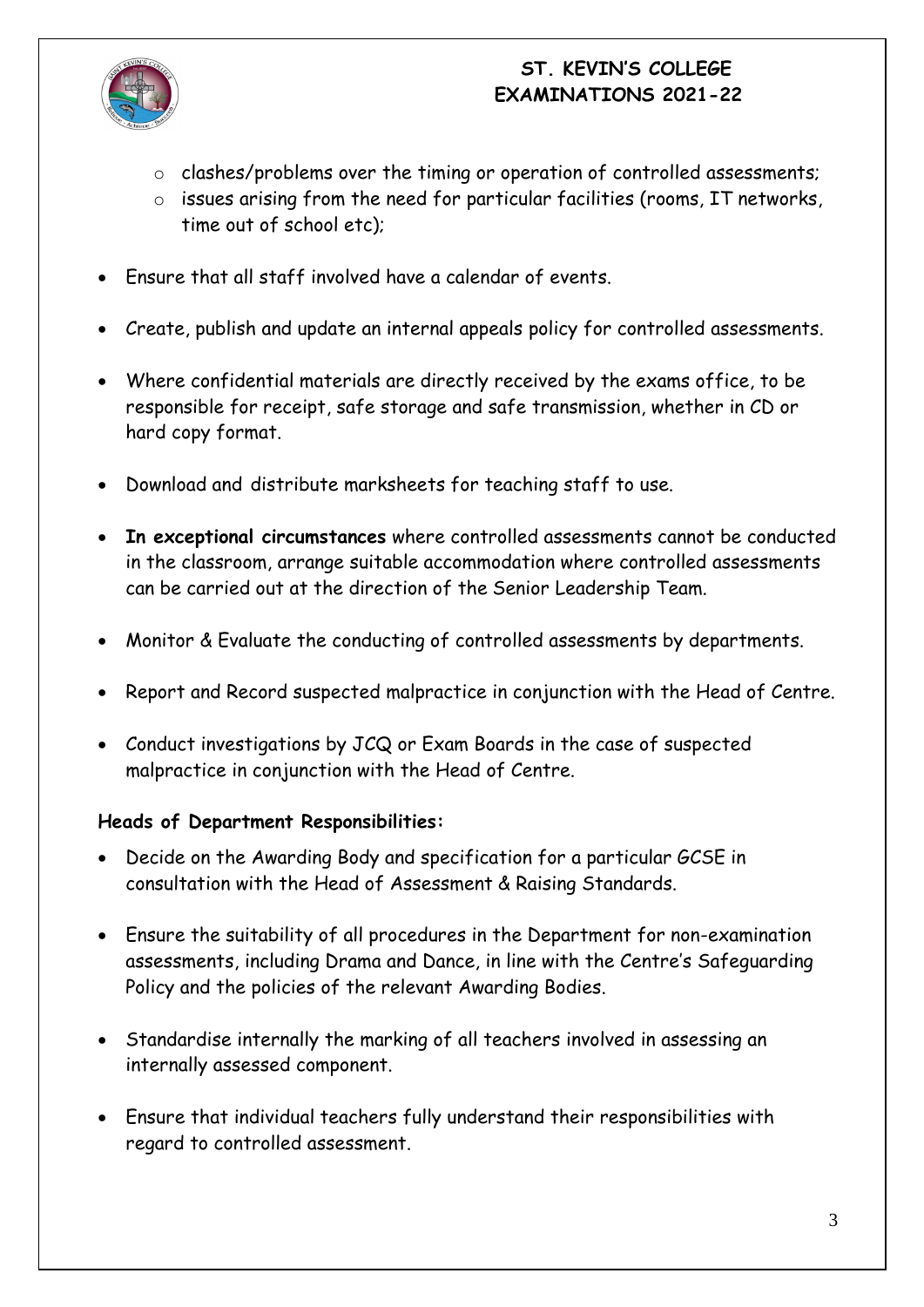

- Ensure that the members of their department area(s) fully understand and comply with the JCQ guidelines. *Instructions for conducting non-examination assessment 2020-21 and Instructions for conducting coursework 2021-22.*  Follow the Links below:
	- **[https://www.jcq.org.uk/wp](https://www.jcq.org.uk/wp-content/uploads/2021/06/Instructions_NEA_21-22.pdf)[content/uploads/2021/06/Instructions\\_NEA\\_21-22.pdf](https://www.jcq.org.uk/wp-content/uploads/2021/06/Instructions_NEA_21-22.pdf)**
	- **[https://www.jcq.org.uk/wp](https://www.jcq.org.uk/wp-content/uploads/2021/06/Coursework_ICC_21-22_v5.pdf)[content/uploads/2021/06/Coursework\\_ICC\\_21-22\\_v5.pdf](https://www.jcq.org.uk/wp-content/uploads/2021/06/Coursework_ICC_21-22_v5.pdf)**
- **Ensure that individual teachers fully understand the requirements of the Awarding Body's specification, are familiar with the relevant teachers' notes and any other subject specific instructions.**
- Where appropriate, develop new assessment tasks or adapt sample Awarding Body assessment tasks to meet local circumstances, in line with the Awarding Body's specification and control requirements.
- Advise & monitor the submission of work in line with the JCQ guidelines.
- Ensure that any work handed in by the candidate for formal assessment is stored securely.
- **Ensure that the package in which the work is despatched is robust and securely fastened.**
- **Encrypt any sensitive digital media to ensure the security of the data stored within it. Centres must refer to awarding body guidance to ensure that the method of encryption is suitable.**

# **Teaching staff Responsibilities:**

- Understand and comply with the general guidelines detailed within the JCQ publication *Instructions for conducting non-examination assessments 2020- 2021 and Instructions for conducting coursework 2021-22.* Follow the Links below:
- **[https://www.jcq.org.uk/wp-content/uploads/2021/06/Instructions\\_NEA\\_21-](https://www.jcq.org.uk/wp-content/uploads/2021/06/Instructions_NEA_21-22.pdf) [22.pdf](https://www.jcq.org.uk/wp-content/uploads/2021/06/Instructions_NEA_21-22.pdf)**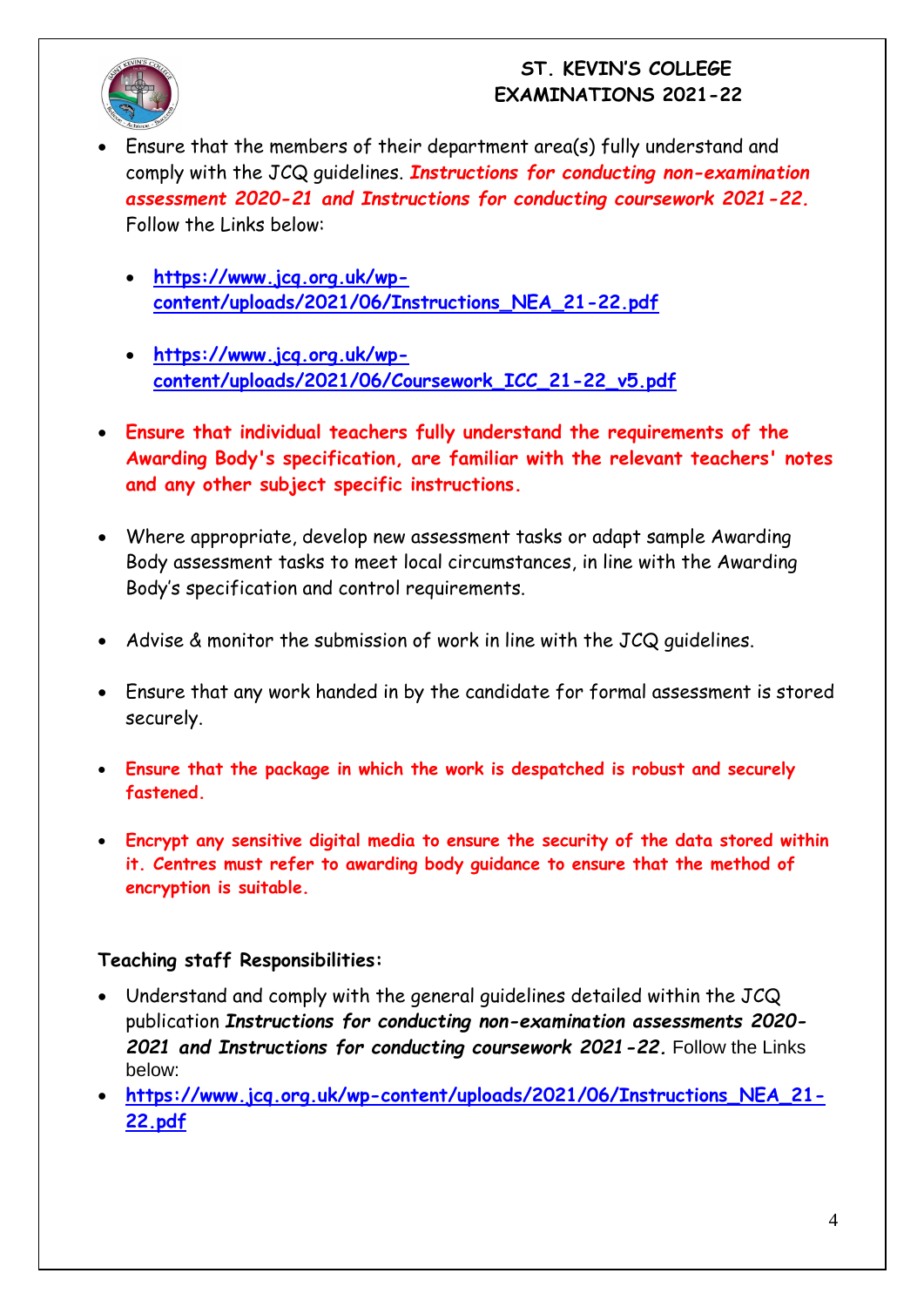

- **[https://www.jcq.org.uk/wp-content/uploads/2021/06/Coursework\\_ICC\\_21-](https://www.jcq.org.uk/wp-content/uploads/2021/06/Coursework_ICC_21-22_v5.pdf) [22\\_v5.pdf](https://www.jcq.org.uk/wp-content/uploads/2021/06/Coursework_ICC_21-22_v5.pdf)**
- **Understand and comply with the Awarding Body's specification for conducting controlled assessments, including any subject-specific instructions, teachers' notes or additional information on the Awarding Body's website.**
- **Keep live coursework secure and confidential whilst in their possession. The sharing of 'live' coursework with other candidates by teaching staff willconstitute malpractice.**
- Obtain confidential materials/tasks set by Awarding Bodies in sufficient time to prepare for the assessment(s) and ensure that such materials are stored securely at all times.
- Supervise assessments (at the specified level of control). Undertake the tasks required under the regulations, only permitting assistance to candidates as the specification allows.
- Ensure that candidates and supervising teachers sign authentication forms on completion of an assessment.
- Mark internally assessed components using the mark scheme provided by the Awarding Body. Submit marks to the Awarding Body by the published deadline, keeping a record of the marks awarded.
- Candidates' work **must be dated** by teachers to reflect when it was marked.
- Retain candidates' work securely between assessment sessions (if more than one).
- Post-completion, retain candidates' work securely until the closing date for enquiries about results. In the event that an enquiry is submitted, retain candidates' work securely until the outcome of the enquiry and any subsequent appeal has been conveyed to the centre.
- Ask the Special Educational Needs Coordinator (SENCO) for any appropriate assistance required for the administration and management of access arrangements.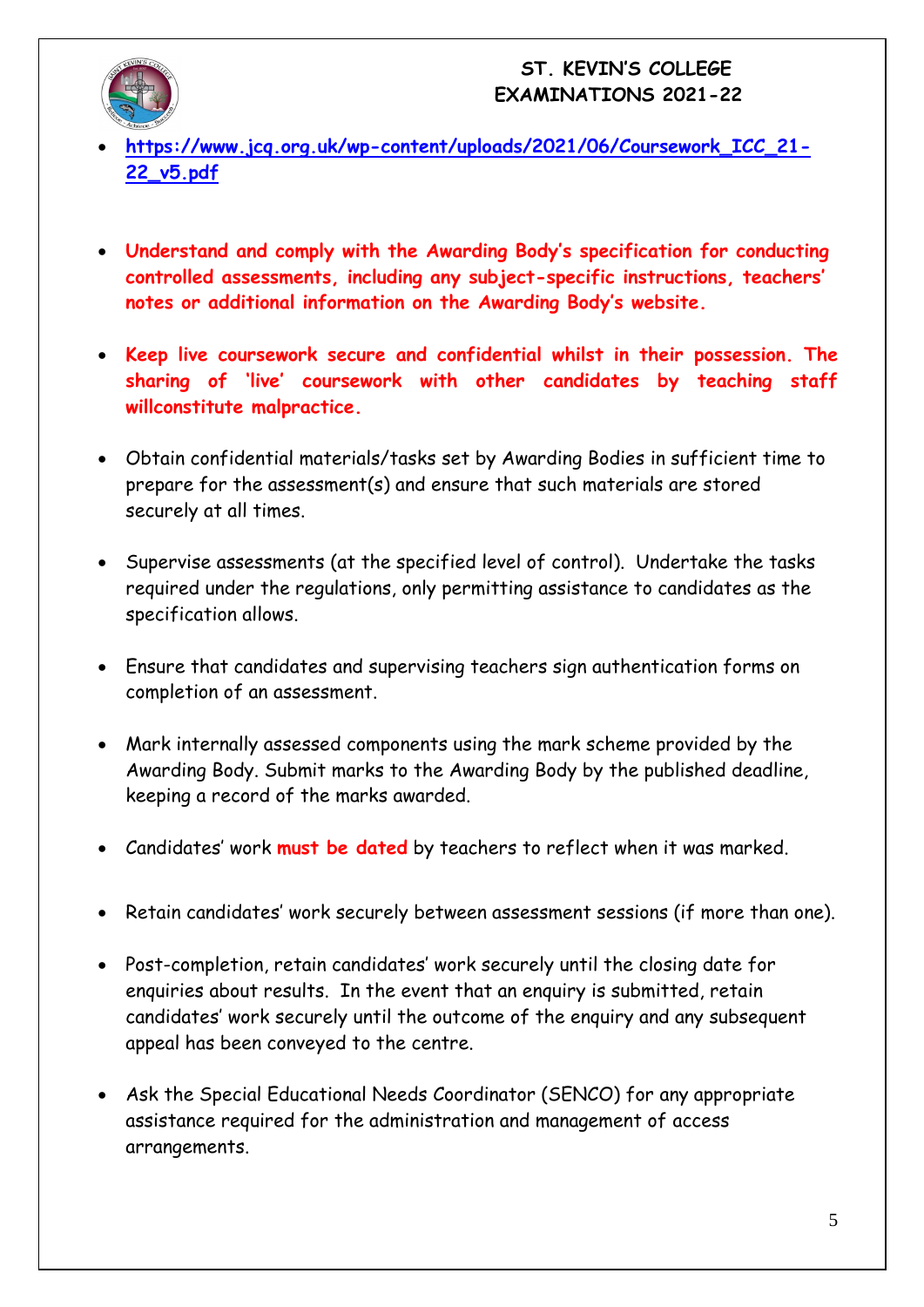Where candidates work in groups, the teacher should keep a record of each candidate's contribution and it must be possible to attribute assessable outcomes to individual candidates.

Both the candidate and the subject teacher will have to sign a document (Candidate Declaration Form) stating that the work is the candidate's own before it is presented to the Examination Board. If the teacher is not confident that the Controlled Assessment is the candidate's own work he/she will not sign the declaration form and, if appropriate, the Examination Board will be informed why the teacher has not signed.

*Signed candidate declarations must be kept on file until the deadline for requesting a review of results has passed or until any appeal, malpractice or other results enquiry has been completed, whichever is later. They may be subject to inspection by a JCQ Centre Inspector***.** 

Controlled Assessments which are marked by teachers will be subjected to an internal moderation procedure before marks are forwarded to the relevant Board. Examination Boards request random samples of Controlled Assessments which must include a top, middle and bottom mark from each subject and the work is then moderated again to ensure that the criteria for marking have been fairly and consistently applied. A candidate's own piece of work may not be part of that sample but may be affected by the outcome of the Board's moderation procedures if any adjustments to marks from the school are made. The final Controlled Assessment mark is only confirmed when the official results are issued and teachers are not permitted to disclose actual marks to candidates before this date. If at this stage candidates are unhappy with their Controlled Assessment result they should discuss this with their teacher and/or HOD. If after discussion candidates remain dissatisfied they or their parent(s)/guardian(s) can approach the Examinations Officer or Senior Teacher to request an internal process of appeal.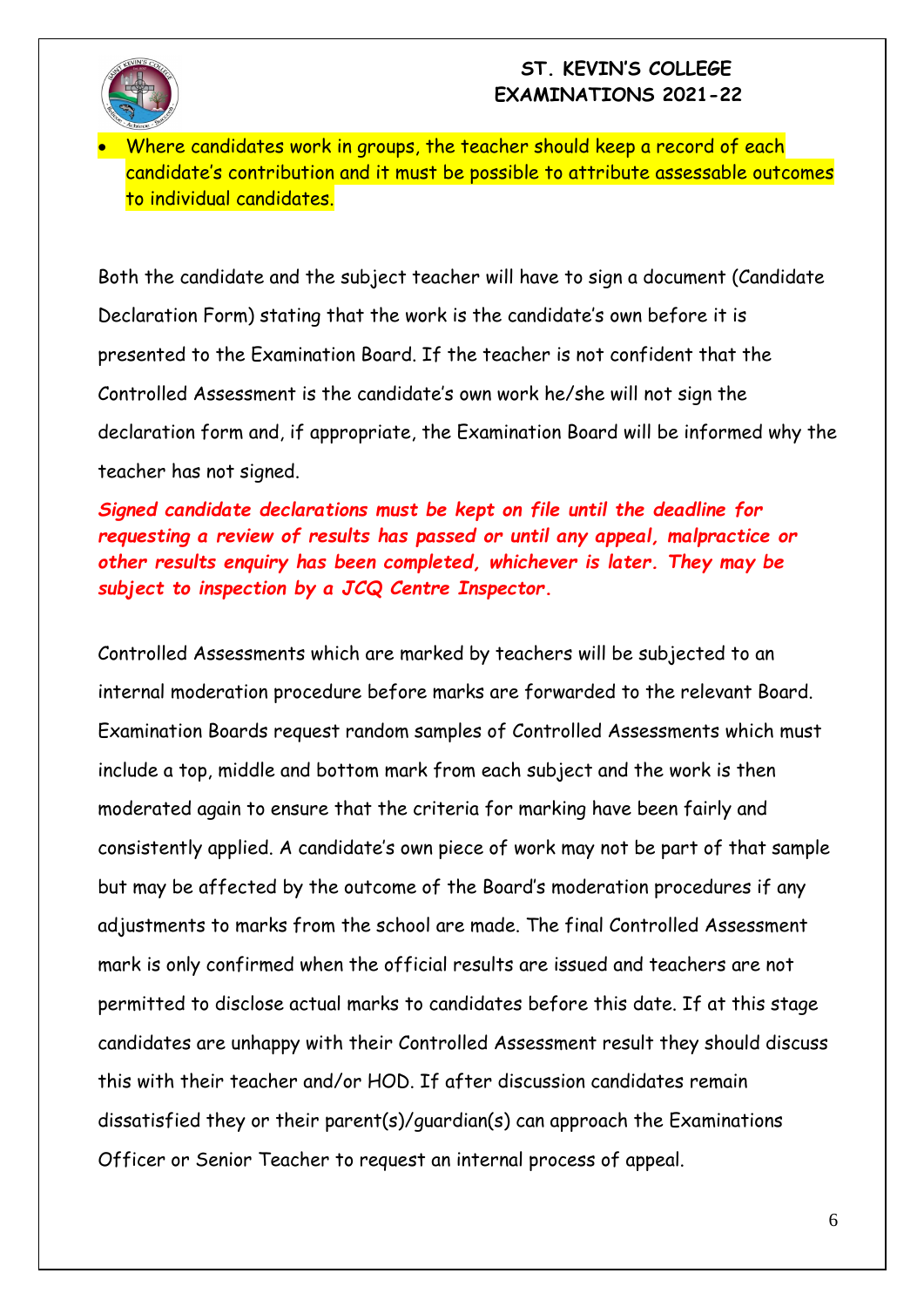

*If, during the external moderation process, it is found that the work has not been properly authenticated, the awarding body will set the mark(s) awarded by the centre to zero***.**

**Special educational needs coordinator Responsibilities:**

- As the appropriate qualified assessor, the SEN Co-coordinator will carry out the appropriate testing in accordance with relevant guidelines.
- Ensure access arrangements have been applied for.
- Ensure that an up to date copy of the current Access Arrangements for students is available in the Learning Support Folder in Staff Area.
- Ensure that a timetable of support will be compiled for each examination series.
- Work with teaching staff to ensure requirements for support staff are met.
- Assess and process applications for Special Consideration when requested.
- Ensure that classroom assistants are following the JCQ guidelines contained in the Controlled Assessment handbook.

# **COURSEWORK**

It is the teaching staff's responsibility to understand and comply with the general guidelines detailed within the JCQ publication *Instructions for conducting coursework 2021-22.* **These instructions are for use in AQA Applied General qualifications, OCR Cambridge Nationals, GCE unitised AS and A-level qualifications, WJEC GCE legacy AS and A-level Health & Social Care,ELC and Project qualifications. They may also apply to other awarding body specific Level 1, Level 2 or Level 3 qualifications. Centres should refer to awarding body instructions.** Follow the link below:

 **[https://www.jcq.org.uk/wp](https://www.jcq.org.uk/wp-content/uploads/2021/06/Coursework_ICC_21-22_v5.pdf)[content/uploads/2021/06/Coursework\\_ICC\\_21-22\\_v5.pdf](https://www.jcq.org.uk/wp-content/uploads/2021/06/Coursework_ICC_21-22_v5.pdf)**

Not all subjects include coursework; however, for those that do there are specific coursework requirements and these will be unique for each subject. Subject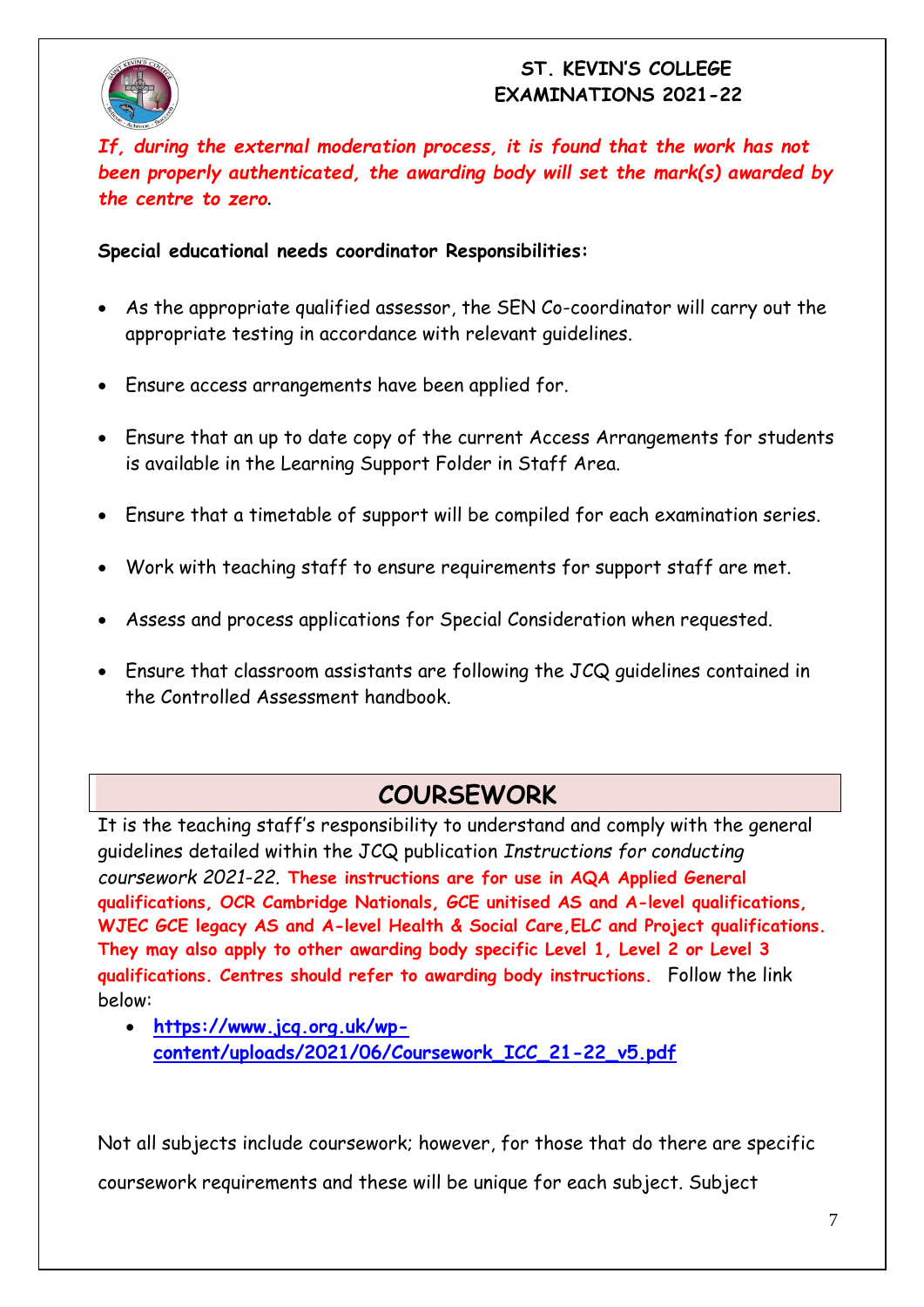

teachers should provide candidates with details of these requirements and an indication of the criteria which will be used for marking. Subject teachers will also set a completion date for coursework and it is of paramount importance that candidates meet this deadline.

Teachers will give guidance at the preparation and research stage. Candidates will also have the opportunity to present a draft copy for discussion with their teacher providing they are ready to do so well before the deadline for final presentation of the piece. Subject teachers cannot correct nor rewrite sections of coursework for candidates but they can make suggestions for candidates to follow up on. Both the candidate and the subject teacher will have to sign a document (Candidate Declaration Form) stating that the work is the candidate's own, before its presentation to the Examination Board. If the teacher is not confident that the coursework is the candidate's own work he/she will not sign the declaration form and, if appropriate, the Examination Board will be informed why the teacher has not signed.

#### Teaching staff must:

• be vigilant in relation to candidate malpractice and be fully aware of the published regulations;

• escalate and report any alleged, suspected or actual incidents of malpractice to the head of centre or directly to the awarding body, following the centre's whistleblowing procedures where relevant.

Coursework is marked by subject teachers and then goes through an internal moderation procedure before marks are forwarded to the relevant Board. Where the work for a component/unit has been marked by more than one teacher then internal standardisation of marking **must** be carried out. One of the following procedures should be used: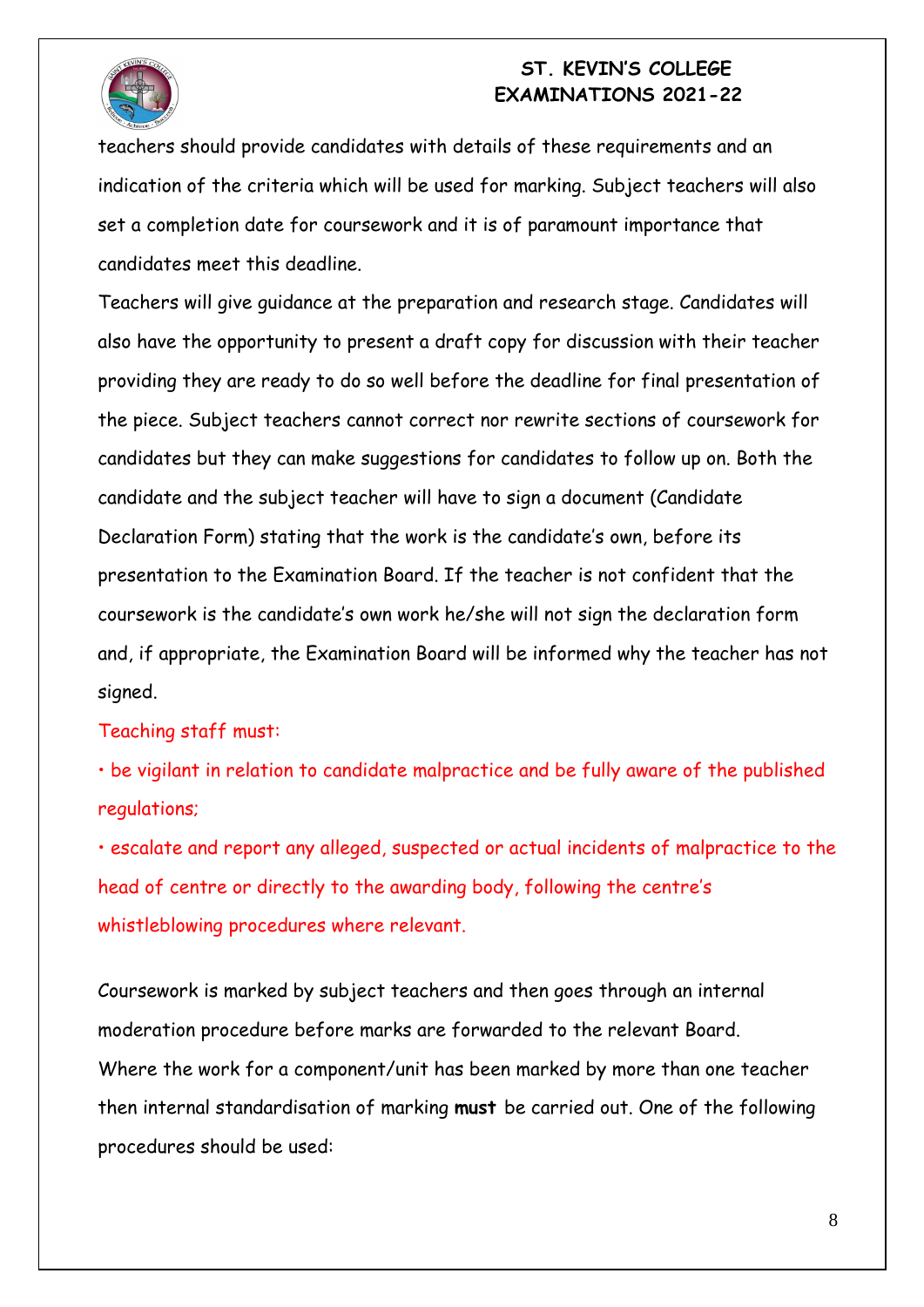

**Either** a sample of work which has been marked by each teacher is re-marked by the teacher who is in charge of internal standardisation;

**Or** all the teachers responsible for marking a component/unit exchange some marked work (preferably at a meeting led by the teacher in charge of internal standardisation) and compare their marking standards.

Where standards are found to be inconsistent, the relevant teacher(s) should make adjustments to their marks or re-consider the marks of all candidates for whom they were responsible. The new marks should be checked by the teacher in charge of internal standardisation.

**Following completion of the marking and internal standardisation, the coursework must be retained by the centre, and not returned to the candidates, until after the closing date for reviews of moderation for the series concerned or until any appeal, malpractice or other results enquiry has been completed, whichever is later**.

Examination Boards request random samples of coursework which must include a top, middle and bottom mark from each subject and the work is then moderated again to ensure that the criteria for marking have been fairly and consistently applied. A candidate's own piece of work may not be part of that sample but may be affected by the outcome of the examination board's moderation procedures if any adjustments to marks from the school are made. The final coursework mark is only confirmed when results are issued in August and teachers are not permitted to disclose actual marks to candidates before this date. If at this stage a candidate is unhappy with their coursework result they should discuss this with their teacher and/or HoD. If, after discussion, candidates remain dissatisfied they (or their parents/guardians) can approach the Examinations' Officer or Senior Teacher to request an internal process of appeal.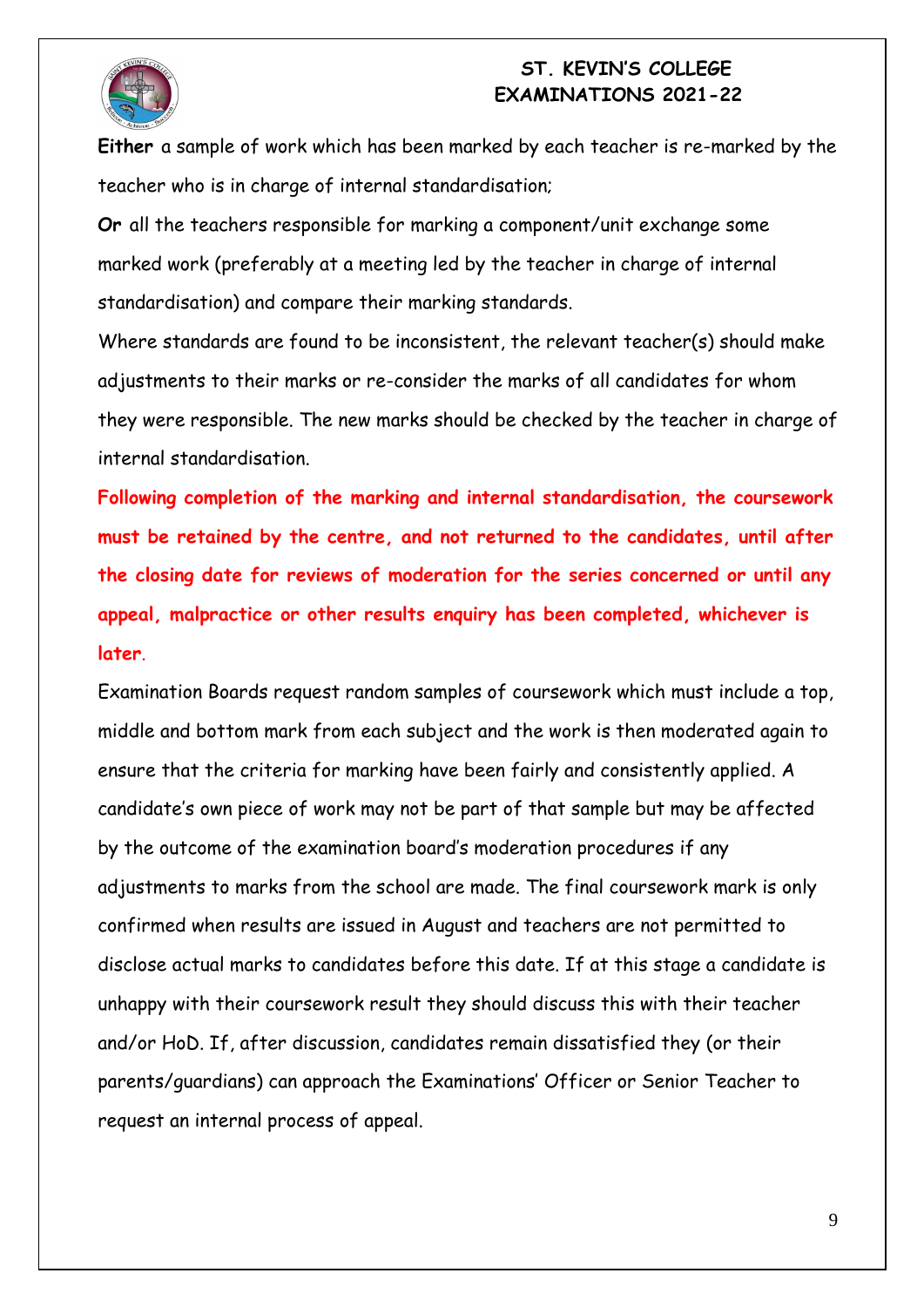

# **What is the correct procedure where a teacher has a personal interest in a candidate?**

St. Kevin's college will make every effort to avoid situations where a candidate is assessed by a person who has a close personal relationship with the candidate, for example, members of their family (which includes step-family, foster family and similar close relationships) or close friends and their immediate family (e.g son/daughter).

Where this cannot be avoided, St. Kevin's College will declare the possible conflict of interest to the relevant awarding body and submit the marked work for moderation whether or not it is part of the moderation sample.

Further details are given in section 5 of the JCQ publication *General Regulations for Approved Centres*. <http://www.jcq.org.uk/exams-office/general-regulations>

# **Orals, Listening Papers, Practical's and Music Performances**

These are organised by the subject HOD. Either the HOD or the subject teachers

will inform candidates of the specific details regarding their oral, listening paper,

practical and/or music performance.

# **Reviews of marking - centre assessed marks (GCSE controlled assessments, GCE coursework GCE and GCSE non-examination assessments and Project qualifications)**

St. Kevin's College is committed to ensuring that whenever its staff mark candidates' work this is done fairly, consistently and in accordance with the awarding body's specification and subject-specific associated documents.

Candidates' work will be marked by staff who have appropriate knowledge, understanding and skill, and who have been trained in this activity. St. Kevin's College is committed to ensuring that work produced by candidates is authenticated in line with the requirements of the awarding body. Where a number of subject teachers are involved in marking candidates' work, internal moderation and standardisation will ensure consistency of marking.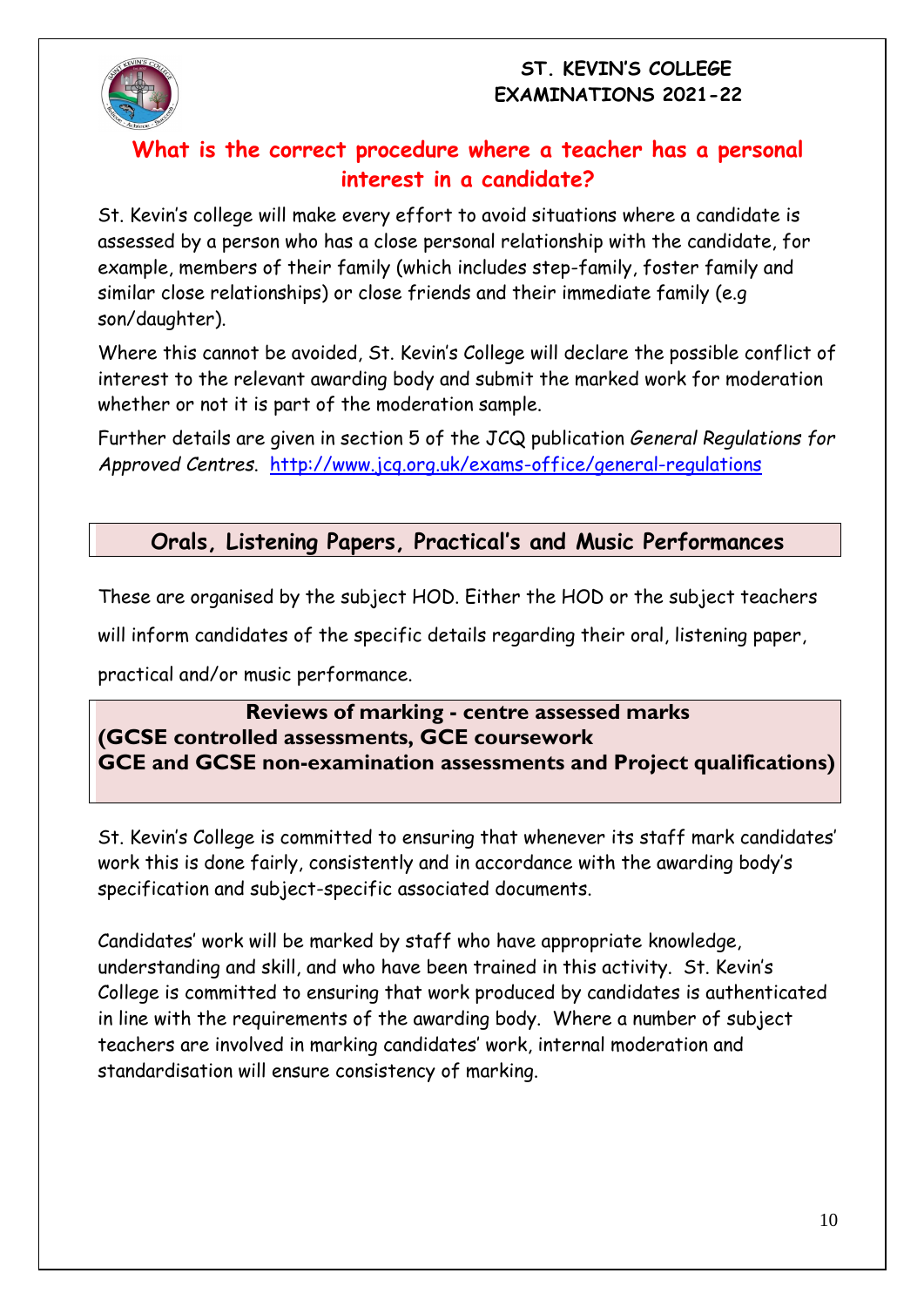

- St. Kevin's College will ensure that candidates are informed of their centre assessed marks so that they may request a review of the centre's marking before marks are submitted to the awarding body.
- St. Kevin's College will inform candidates that they may request copies of ÷ materials to assist them in considering whether to request a review of the centre's marking of the assessment.
- ÷ St. Kevin's College will, having received a request for copies of materials, promptly make them available to the candidate.
- ÷ St. Kevin's College will provide candidates with sufficient time in order to allow them to review copies of materials and reach a decision.
- ₩. St. Kevin's College will provide a clear deadline for candidates to submit a request for a review of the centre's marking. Requests will not be accepted after this deadline. Requests **must** be made in writing.
- St. Kevin's College will allow sufficient time for the review to be carried out, to ÷ make any necessary changes to marks and to inform the candidate of the outcome, all before the awarding body's deadline.
- 4. St. Kevin's College will ensure that the review of marking is carried out by an assessor who has appropriate competence, has had no previous involvement in the assessment of that candidate and has no personal interest in the review.
- ÷ St. Kevin's College will instruct the reviewer to ensure that the candidate's mark is consistent with the standard set by the centre.
- St. Kevin's College will inform the candidate in writing of the outcome of the ÷ review of the centre's marking.
- The outcome of the review of the centre's marking will be made known to the ÷ head of centre. A written record of the review will be kept and made available to the awarding body upon request.

The moderation process carried out by the awarding bodies may result in a mark change, either upwards or downwards, even after an internal review. The internal review process is in place to ensure consistency of marking within the centre, whereas moderation by the awarding body ensures that centre marking is line with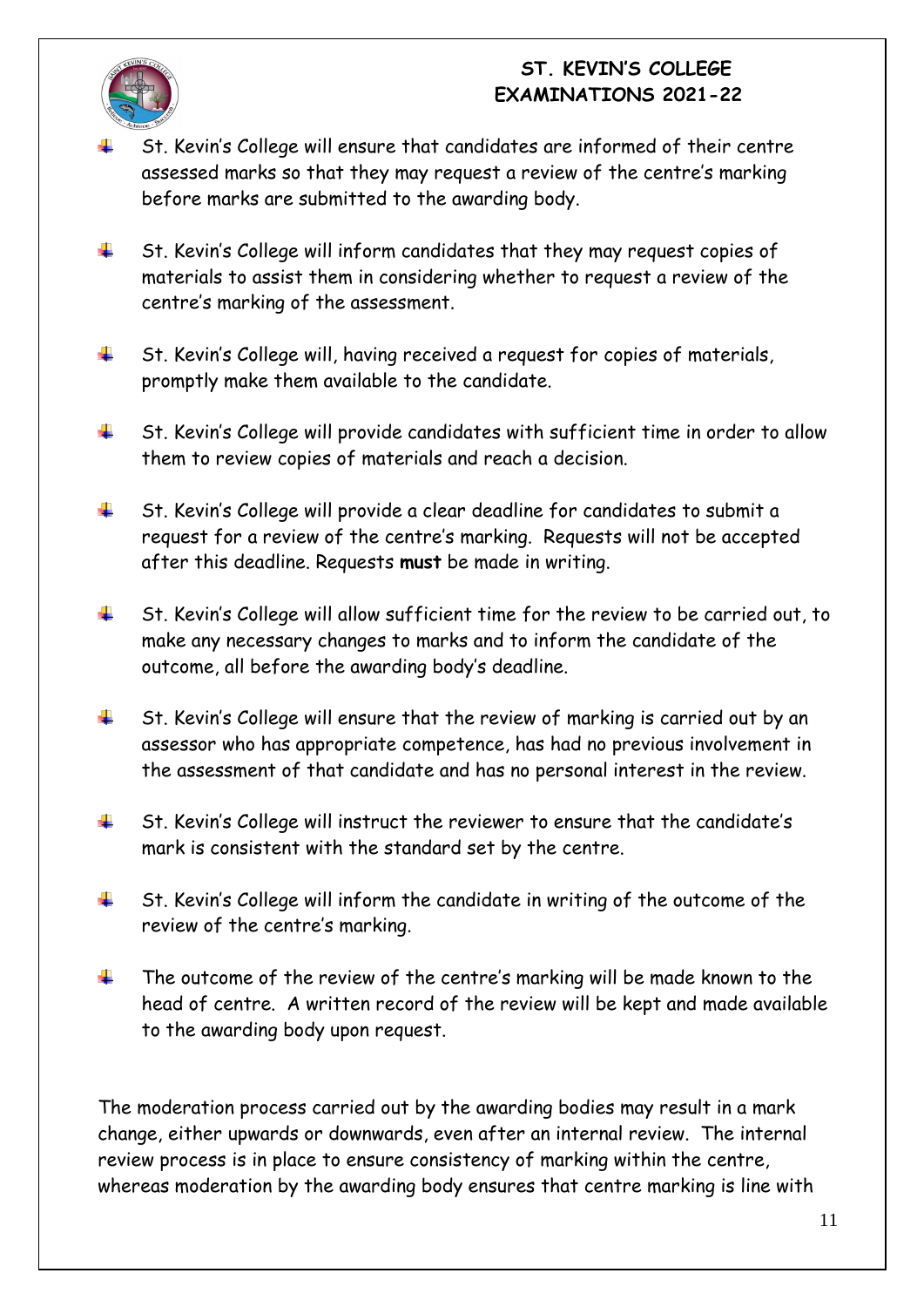

national standards. The mark submitted to the awarding body is subject to change and should therefore be considered provisional.

# **Internal Assessment Appeals Procedure (Candidates)**

This applies to GCSE and GCE coursework, performance etc providing the work is assessed internally.

If at any stage during your exam courses you have concerns about the procedures used in assessing your internally marked work for public exams (e.g. coursework /portfolio / projects), then you MUST initially discuss this with your subject teacher, the teacher concerned, and/or the relevant Head of Department. Hopefully this will resolve the issue.

If the matter is not resolved then you should see the Examinations Officer as soon as possible to discuss whether a formal appeal could be made. Any appeal is very much a last resort, and a request for an appeal will not be accepted unless these other avenues have first been explored. It is expected that appeals will be extremely rare.

An appeal would be very weak if you have not kept to the agreed deadlines (unless this is what the appeal is about), or you have not tried to sort it out within a fortnight of the problem arising. You may not appeal against any mark that has been awarded unless you think that this has been because of a procedural error, and you must be able to identify the procedural error.

In accordance with the Code of Practice for the conduct of examinations, St Kevin's College is committed to ensuring that:

- Internal assessments are conducted by staff who have the appropriate knowledge, understanding and skills.
- Assessment evidence provided by candidates has been produced and authenticated according to the requirements of the specification.
- The consistency of internal assessment is secured through internal standardisation.
- Staff responsible for standardisation have been properly trained.
- The School will comply fully with the Joint Council guidelines.

Appeals may be made to the School regarding the procedures used in internal assessment, but not against the actual marks or grades submitted by the School for moderation by the Awarding Body.

A pupil or parent wishing to appeal against the procedures used in internal assessments should contact the Examinations Officer as soon as possible to discuss the appeal, and a written appeal must be received by the School before the end of the exam season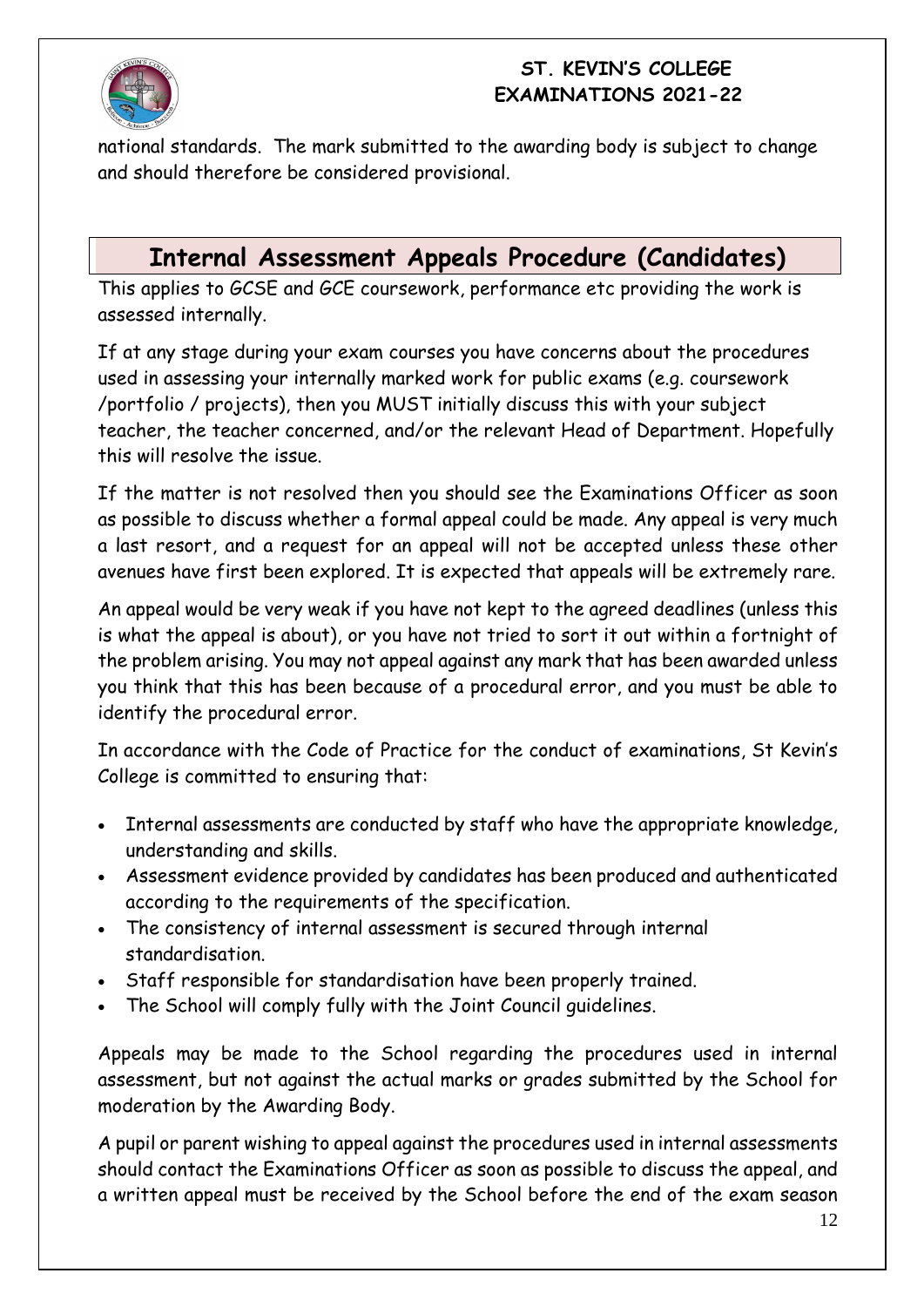

in question. In the summer, for example, the appeal must be lodged in sufficient time for the matter to be dealt with before the end of the Summer term, but should in reality be lodged much earlier.

On receipt of a written appeal, an enquiry into the internal assessment will be conducted by the Examinations Officer, the Head of Department and a member of SMT who is not involved with the internal assessment decision. This enquiry will consider whether the procedures used in the internal assessment conformed to the published requirements of the Awarding Body.

The School would encourage the candidate to be supported by a parent, guardian, or friend in the presentation of their case. The appeal decision will be recorded and filed.The candidate will be informed in writing of the outcome of the appeal, including details of any relevant communication with the Awarding Body and of any steps taken further to protect the interests of the candidate(s).

# **Examination Entries**

St. Kevin's College currently have four examination seasons – November (CCEA GCSEs in Single and Double Award Science only), January (option to sit CCEA GCSE English Language & Mathematics),March (CCEA GCSEs in Single and Double Award Science only and Summer (May, June) for all GCSE and GCE.

The decision whether to allow pupils sit examinations in November and January seasons lies with the Head of Departments and the Principal.

 The following are the dates that exam entries must be given to the Exams Officer:

| <b>Exam Series</b> | <b>Entry Dates</b>              |  |  |
|--------------------|---------------------------------|--|--|
| November           | 20 <sup>th</sup> September 2021 |  |  |
| January (BTEC)     | 8 <sup>th</sup> October 2021    |  |  |
| March              | 20 <sup>th</sup> December 2021  |  |  |
| Summer             | $21st$ January 2022             |  |  |

- Candidates are selected for their exam entries by the Head of Department and the subject teachers.
- The Exams Officer will provide the HOD with a copy of the entries.
- It will be the Head of Department's responsibility to check the entries and make any amendments.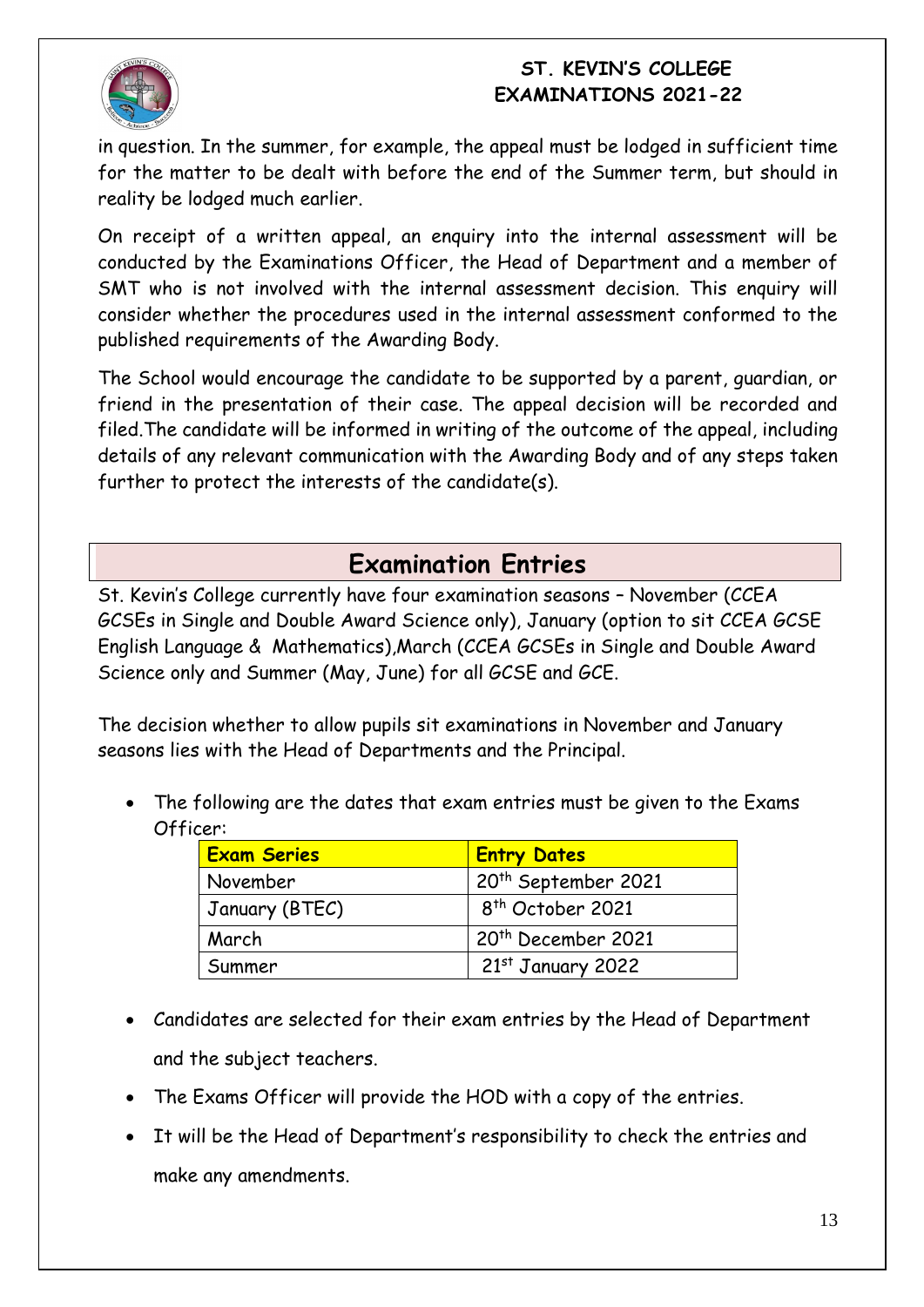

- Once entries have been received and processed by the Examination Boards, each candidate will receive a STATEMENT OF ENTRY.
- All requests by candidates, their parents/carers for subject entry, change of level or entry withdrawal must be agreed by the Principal.
- Candidates will be asked to check this carefully. If any amendments are required to the Statement of Entry these must be completed in RED pen.
- Once the amendments have been carried out candidates will be issued with a "Unique Candidate Timetable" showing all their examinations.
- If there are no further changes to be made to the Candidate Timetable, it should be kept safe and not written upon or lost.

\*St. Kevin's College will not process examination entries for external candidates. \*

# **Late Entries**

- Entry deadlines are circulated to Heads of Departments & teachers via the exams office.
- Late entries are permitted however penalty charges may apply which will be the responsibility of the department.

# **Exam Fees**

- The centre will pay all normal exam fees on behalf of candidates where the candidate is entering the Exam Board for the first time.
- Candidates will be charged for resits. (See Examinations Charging Policy).
- Late entry or amendment fees are paid by the departments or the candidate dependant on the circumstances.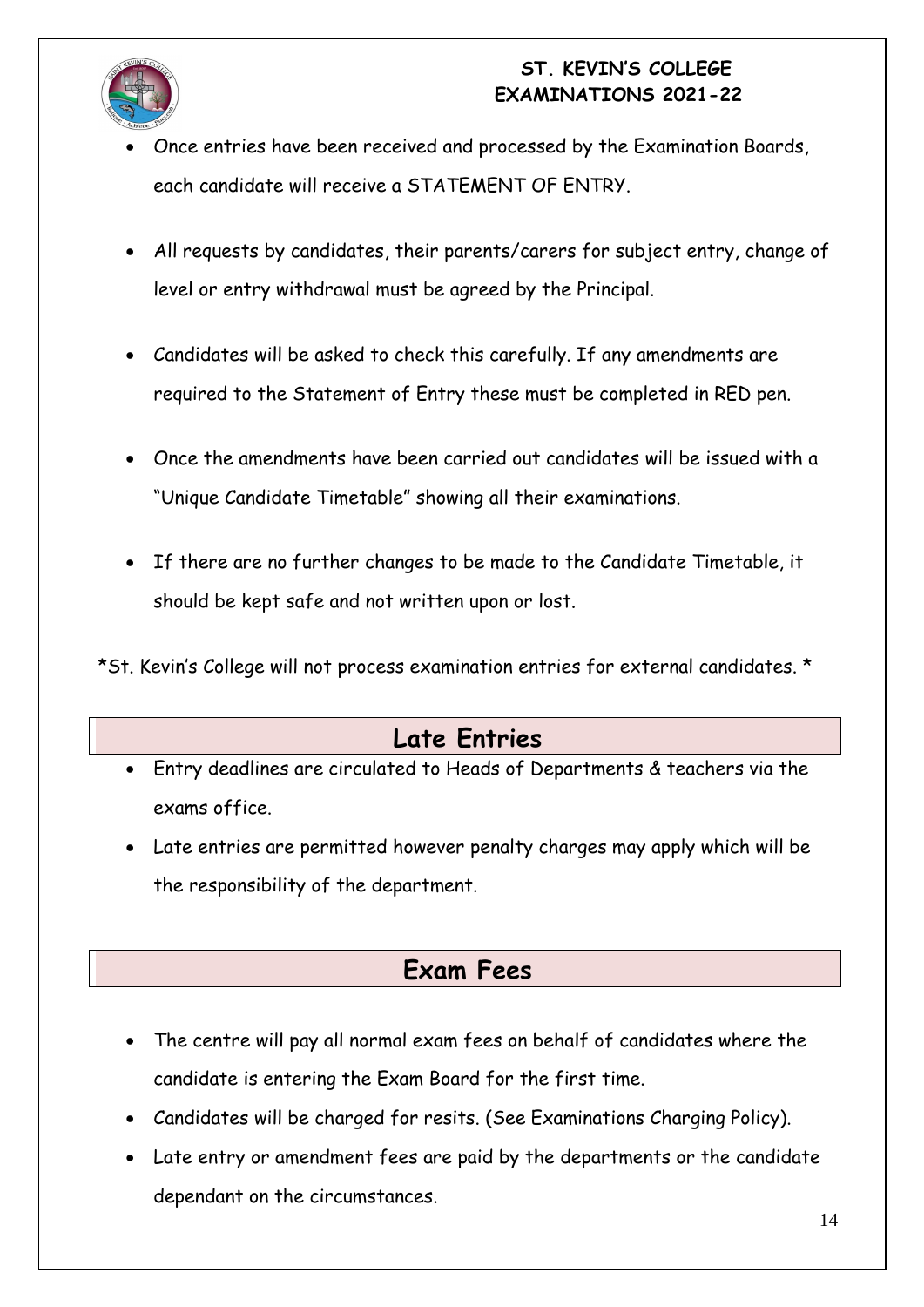

- Candidates or departments will not be charged for changes in tier, withdrawals made by the proper procedure or alterations arising from administrative processes provided these are made within the time allowed by the Awarding Bodies.
- Candidates must pay all exam fees owed, by cash or cheque prior to the date of the exam.
- The Head of Department is responsible for the collection, safe keeping and delivery of all cash and cheques to the school finance officer.

# **Managing Invigilators**

The invigilator is the person in the examination room responsible for conducting a particular examination session in the presence of the candidates. **Invigilators have a key role in upholding the integrity of the external examination/assessment process.** 

The invigilator must follow the **Instructions for Conducing Examinations 2021/22**booklet[\(https://www.jcq.org.uk/wp-content/uploads/2021/08/ICE\\_21-](https://www.jcq.org.uk/wp-content/uploads/2021/08/ICE_21-22_v6.pdf) [22\\_v6.pdf](https://www.jcq.org.uk/wp-content/uploads/2021/08/ICE_21-22_v6.pdf) ). **A hard copy of this booklet is given to the Invigilators at the start of the year and the changes for the academic year 2021/2022 have been highlighted in yellow.**

The role of the invigilator is to ensure that the examination is conducted according to these instructions in order to:

- ensure all candidates have an equal opportunity to demonstrate their abilities;
- ensure the security of the examination before, during and after the examination;
- prevent possible candidate malpractice;
- prevent possible administrative failures.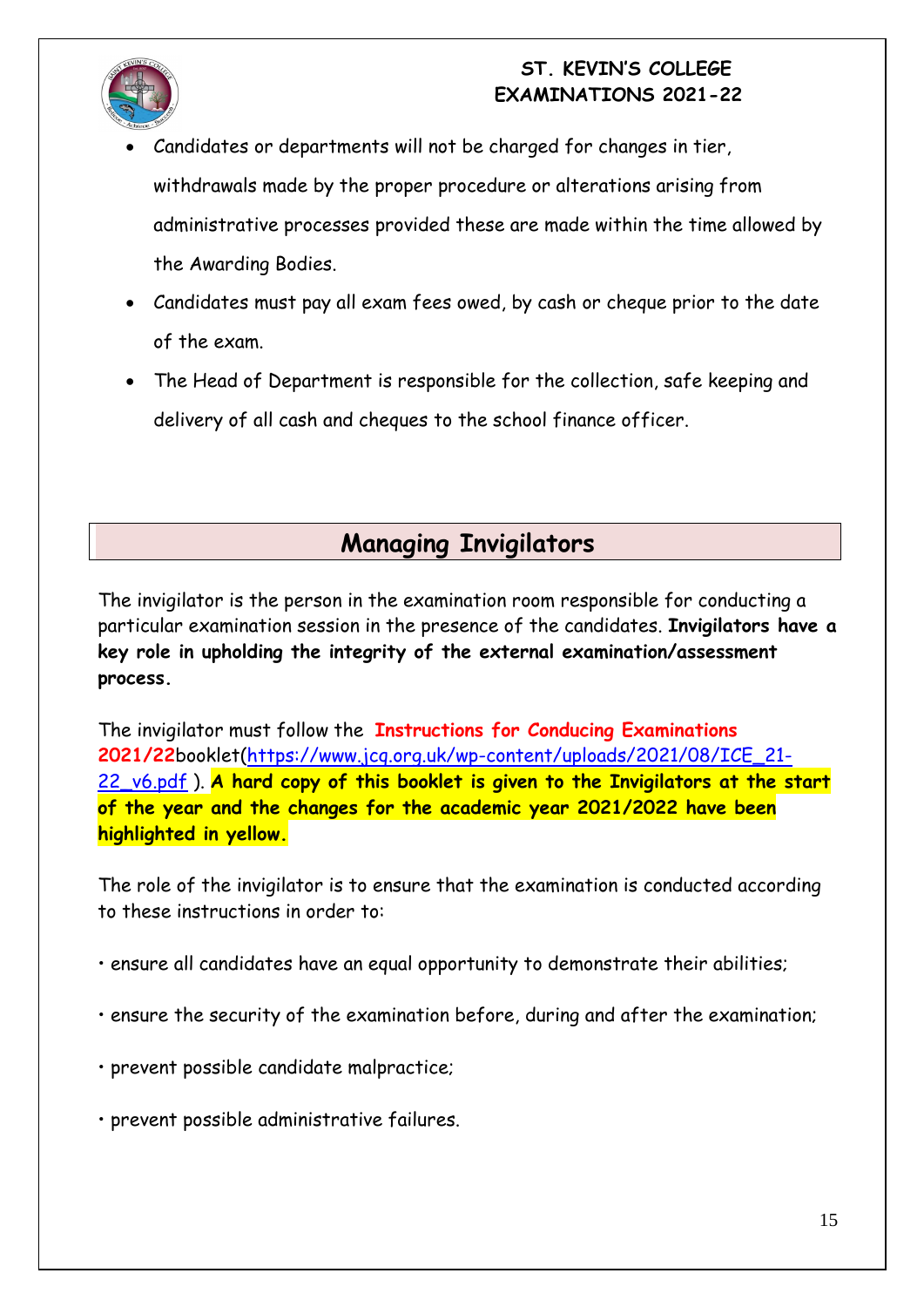

#### **Invigilators must**:

• give all their attention to conducting the examination properly;

• be able to observe each candidate in the examination room at all times;

• be familiar with the JCQ *Warning to candidates*, JCQ *Information for candidates*  and the **JCQ** *Unauthorised items poster***,** and any specific instructions relating to the subject(s) being examined;

• inform the Principal if they are suspicious about the security of the examination papers. (In such cases, the head of centre **must** inform the Awarding Body **immediately** and send JCQ Form M2b within 7 days of the suspicion arising.)

#### **Invigilators must not**:

• carry out any other task (for example, reading a book or marking) in the examination room.

Invigilators should always be provided with badges so that they may be easily identified and acknowledged as a member of centre staff.

# **Identifying Candidates**

- $\cdot$  The Invigilators will establish the identity of all candidates sitting the examinations.
- The Principal or any member of SMT will be present at the start of the examination to assist with the identification of candidates.
- When identifying candidates the attendance register will be completed.
- A private/external candidate or a transferred candidate who is not known to the school or college **must** show **photographic documentary evidence** to prove that he/she is the same person who entered/registered for the examination/assessment, e.g. passport or photographic driving licence.
- Where it is impossible to identify a candidate due to the wearing of religious clothing, such as a veil, the candidate would be approached by a member of staff of the same gender and taken to a private room where they should be politely asked to remove the religious clothing for identification purposes.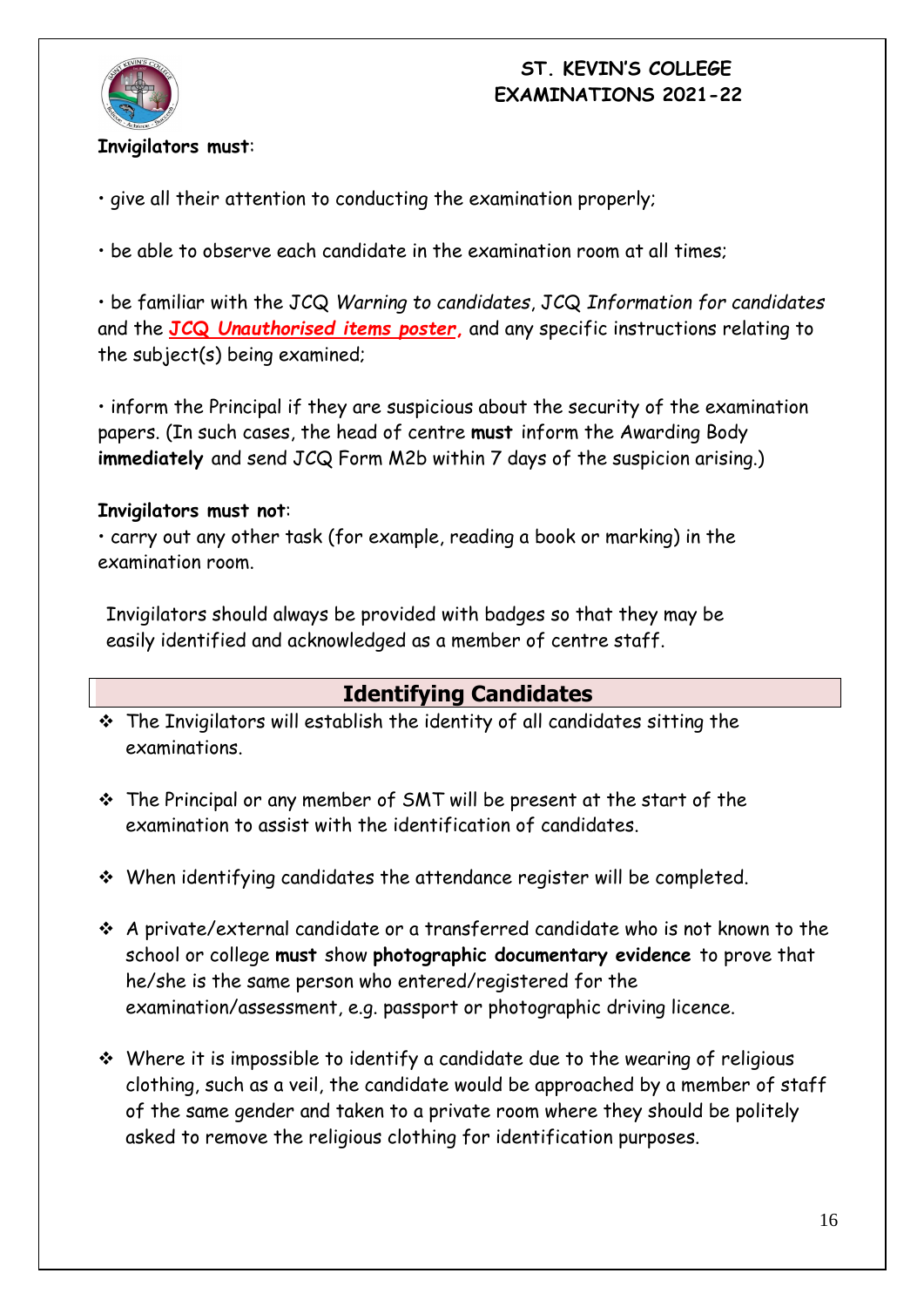- Once identification has been established, the candidate can replace, for example, their veil and proceed as normal to sit the examination.
- Invigilators **will** be informed of those candidates with access arrangements. Invigilators **will** be made aware of the particular access arrangement(s) awarded. (This is the responsibility of the SENCO)

# **Exam Days**

- $\pm$  The exams officer will book all exam rooms after liaison with other users and make the question papers, other exam stationery and materials available to the invigilator.
- $\ddotplus$  The caretaker is responsible for setting up the allocated rooms.
- $\pm$  The lead invigilator will start all exams in accordance with the JCQ guidelines.
- $\ddotplus$  The teacher who teaches the subject being examined, or a senior member of teaching staff who has had overall responsibility for the candidates preparation for the examination, is **not allowed to be an invigilator** during the timetabled written examination or onscreen test.
- $\overline{+}$  A senior member of staff, such as an Assistant Headteacher, can identify the candidates as they enter the exam room, check that the candidates have been issued with the correct papers and to assist with discipline at the beginning and end of the examination. The senior member of staff may also commence the examination but must not advise candidates on which section of the paper and which particular questions they should attempt.
- $\perp$  In practical exams, subject teachers may be on hand in case of any technical difficulties.

**Under no circumstances may members of centre staff:**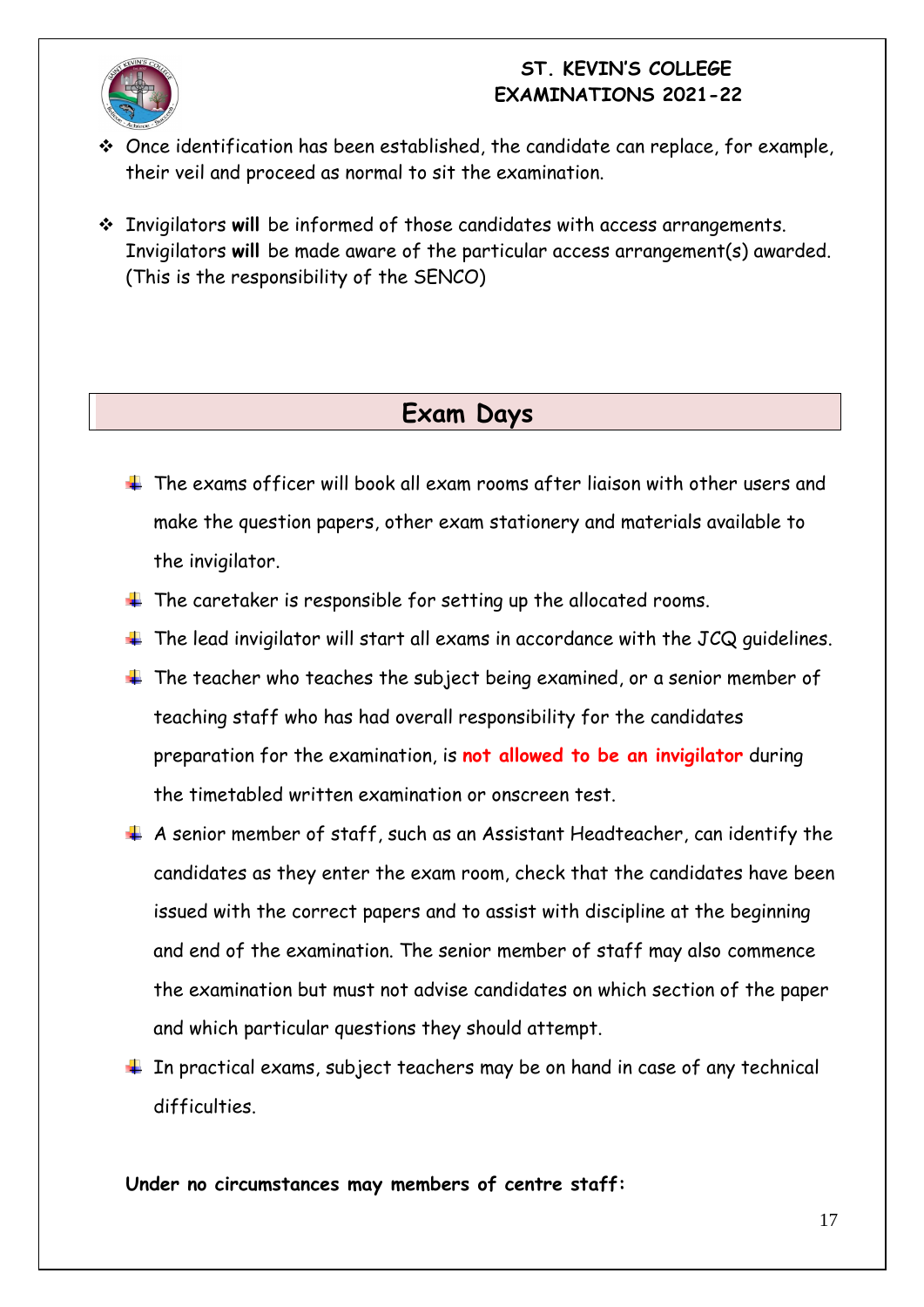



- $\ddot{+}$  be present at the start of the examination and then sit and read the examination question paper before leaving the examination room;
- $\ddot{+}$  enter the examination room with the intention of accessing the examination question paper;
- $\ddotplus$  have access to the examination question paper unless this is specifically requested by either the exams officer or an invigilator. For example, a possible printing error has been identified and, in the absence of an erratum notice, the exams officer needs this verified by the relevant subject teacher before reporting the issue to the Awarding Body;
- $\ddotplus$  give any indication of their opinion of a question paper to candidates, verbally or otherwise, having been asked to inspect the content;
- $\ddot{+}$  communicate with candidates, (except in timed Art tests and timetabled CCEA Science Practical examinations or where maintaining discipline in the examination room). This constraint extends to coaching candidates, reminding candidates which section(s) of the question paper to answer or which questions they should answer;
- $\ddotplus$  enter the examination room and approach candidates, either to prompt them to make an attempt at the examination or to provide support and encouragement;

# **Handling of Exam Papers**

To avoid potential breaches of security, care must be taken to ensure the correct question paper packets are opened. The exams officer and the invigilator, must check the day, date, time, subject, unit/component and tier of entry, if appropriate, immediately before a question paper packet is opened. If the exams officer is not available the Principal ,Vice Principal or any member of SMT will complete the check. **The 'second pair of eyes check'**

St. Kevin's College are required to ensure that records are kept of the 'second pair of eyes check'. The records **will** capture the following information: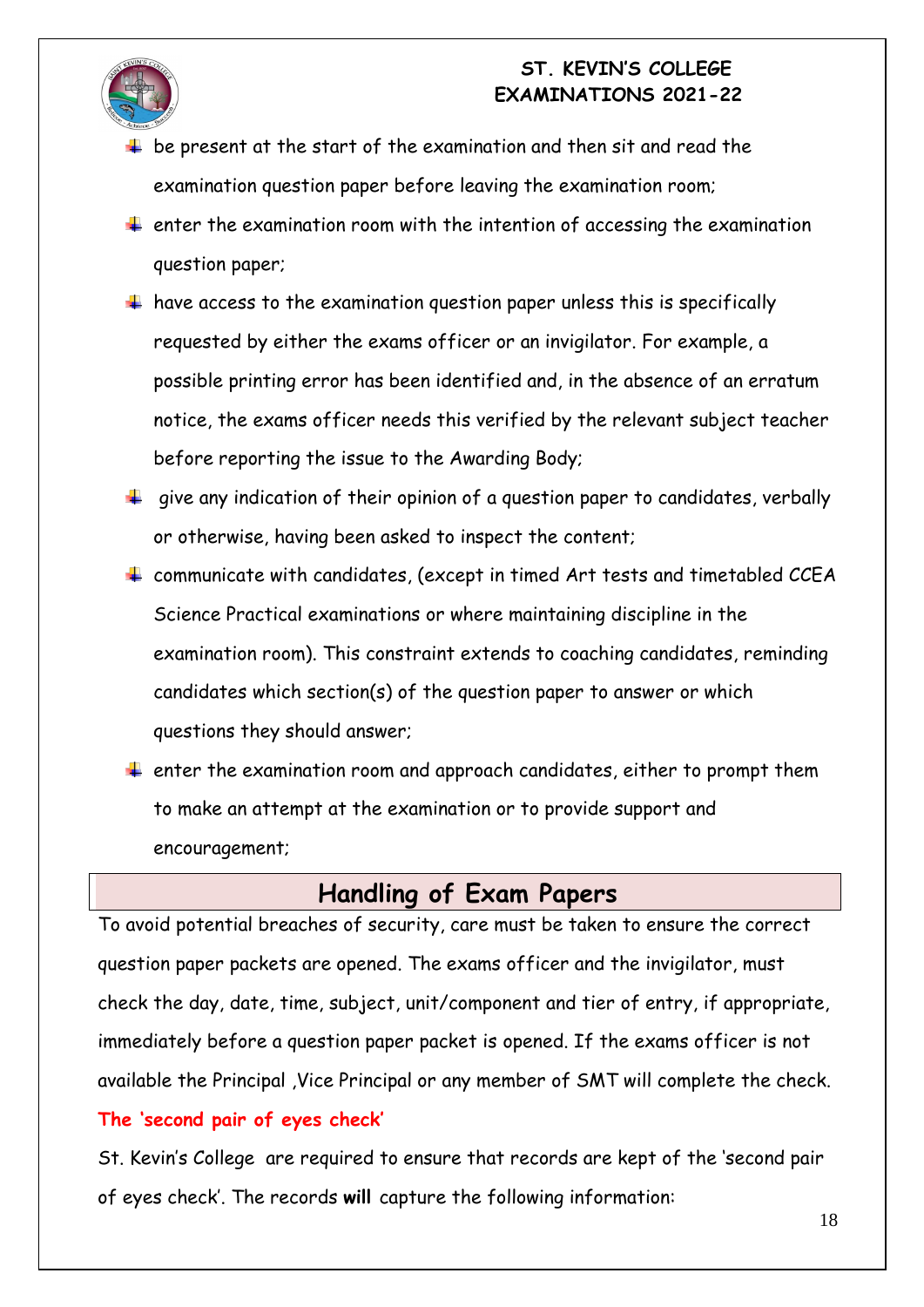

- centre number and name;
- the date of the examination;

• awarding body, unit/component code;

• the names, signatures and roles of the two individuals who checked the question paper details before the packet was opened. (Second Pair of Eyes Check Form Attached)

The records may be checked by a JCQ Centre Inspector and/or awarding body staff. They might be requested in the event of concerns being reported to an awarding body. The records **must** be retained until the deadline for reviews of marking has passed or until any appeal, malpractice or other results enquiry has been completed, whichever is later.

# **External Exam Venues**

The Assembly Hall and Boys Gym will be the main exam venues. PE Rooms(Back of Boys Gym) , will be the subsidiary venues, and may also be used if the circumstances dictate, at the discretion of the exams officer for all External Examinations.

The external exam timetable will be given to staff and it will include the date, venue and duration of the exam.

Where venues are required for examinations i.e ICT suites etc, staff involved must arrange this with the Cover Manager who will inform the exams officer.

The exams officer is responsible for ensuring that each exam venue complies with the JCQ regulations and standards. Fire regulations have been drawn up covering the exit arrangements from our exam venues during an examination. Evacuation procedures are carried out in accordance with JCQ regulations.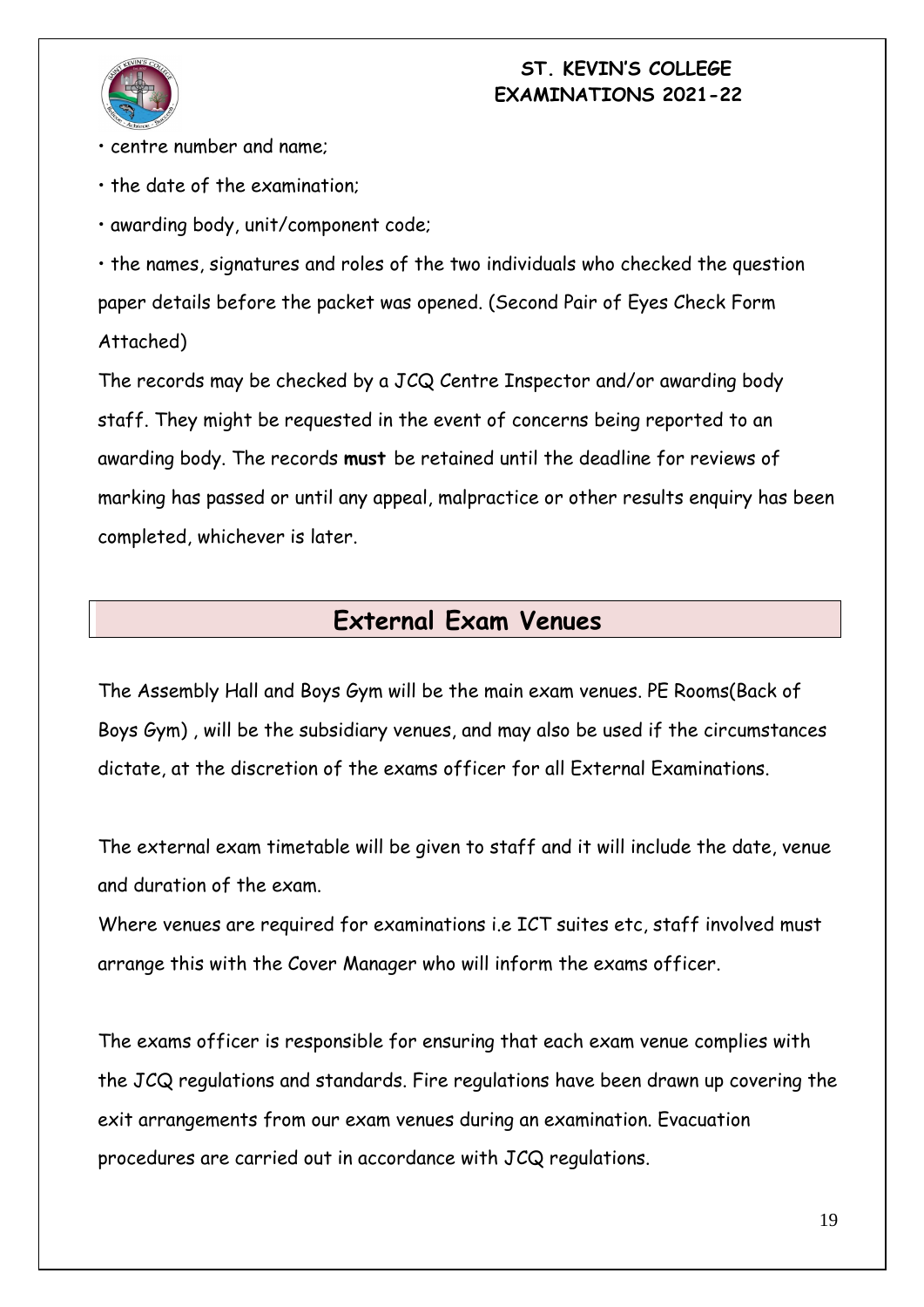

# **Emergency evacuation procedure for examinations**

The invigilator **will** take the following action in an emergency such as a fire alarm or a bomb alert.

- Stop the candidates from writing.
- Collect the attendance register (**in order to ensure all candidates are present**).
- Evacuate the examination room in line with the instructions given in St. Kevin's Fire/Evacuation Policy.
- Advise candidates to leave all question papers and scripts in the examination room.
- Candidates will be instructed to leave the room in silence.
- Make sure that the candidates are supervised as closely as possible while they are out of the examination room to make sure there is no discussion about the examination.
- Make a note of the time of the interruption and how long it lasted.
- Allow the candidates the full working time set for the examination.
- If there are only a few candidates the possibility of taking the candidates (with question papers and scripts) to another place to finish the examination will be considered by Head of Centre and Examinations Officer.
- Make a full report of the incident and of the action taken, and this will be sent to the relevant awarding body.
- *As each incident may be different, advice will be sought from the relevant awarding body as soon as it is safe to do so. This is particularly so where the centre is concerned about the security of the examination(s).*
- *Where candidates are unable to return to the building to complete the examination, the relevant awarding body will be contacted immediately for advice as the awarding bodies have procedures in place to ensure that candidates are*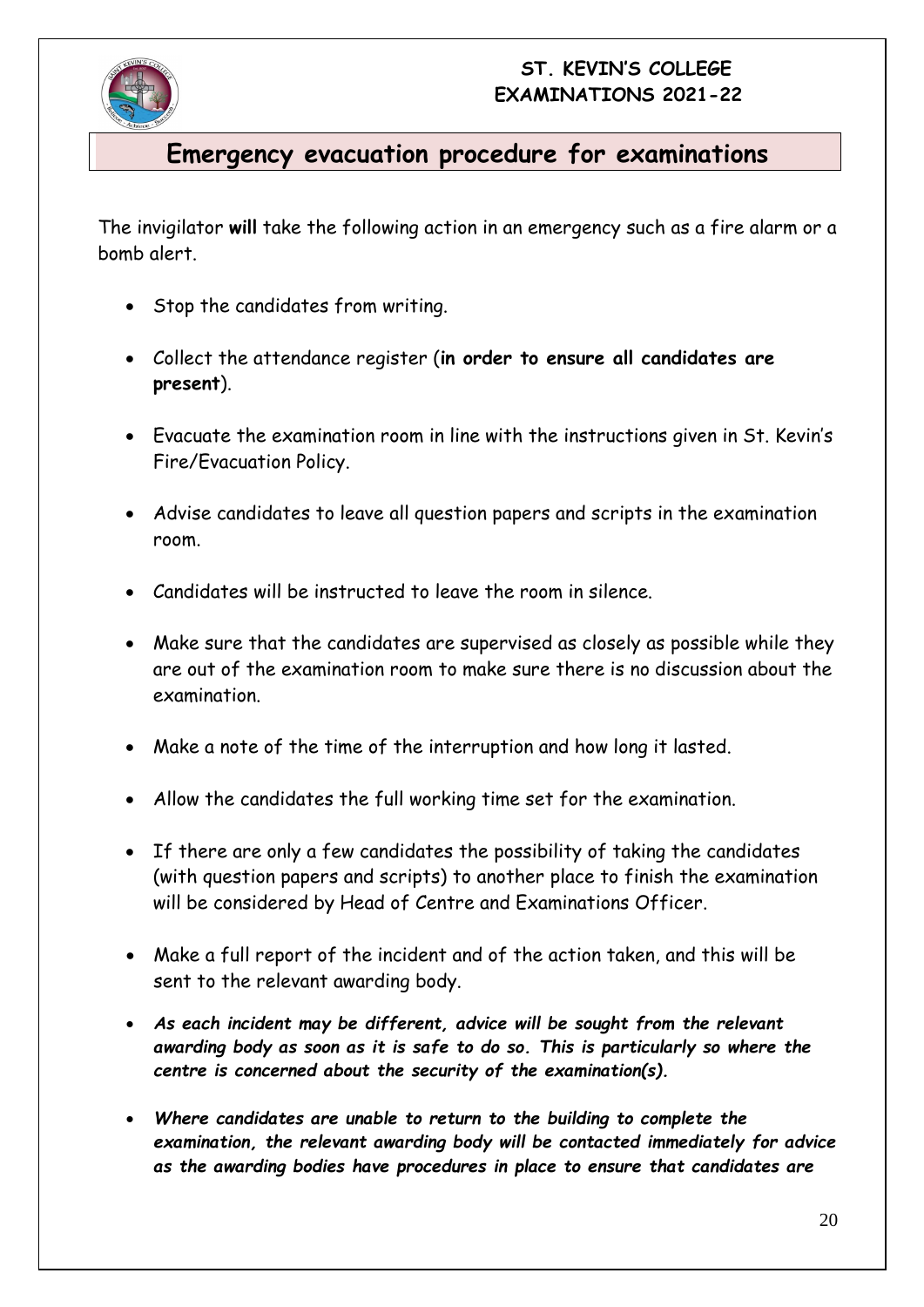

*not disadvantaged where they are unable to complete the examination due to circumstances beyond their control.*

# **Internal Exam Venues**

The Assembly Hall and Boys Gym will be the main exam venues.PE Rooms, ICT office, T+D office and Office 1 will be the subsidiary venues, and may also be used if the circumstances dictate, at the discretion of the exams officer for all Internal Examinations.

The internal exam timetable will be produced by the timetable Co-ordinator and the Head of Assessment& Raising Standards. The timetable will include the date, venue and duration of the exams.

# **Candidates, clash candidate and special consideration**

#### **Candidates:**

The centre's published rules on acceptable dress, behaviour and candidates use of mobile phones and all electronic devices apply at all times. All mobile phones or other electronic equipment must be handed into the Exam Invigilator at the start of the exam. Failure to do so may invalidate the candidate's examination in accordance with the JCQ instructions for conducting examinations.

Candidates' personal belongings remain their own responsibility and the centre accepts no liability for their loss or damage.

Disruptive candidates are dealt with in accordance with JCQ guidelines.

Candidates may leave the exam room for a genuine purpose requiring an immediate return to the exam room, in which case a member of staff must accompany them.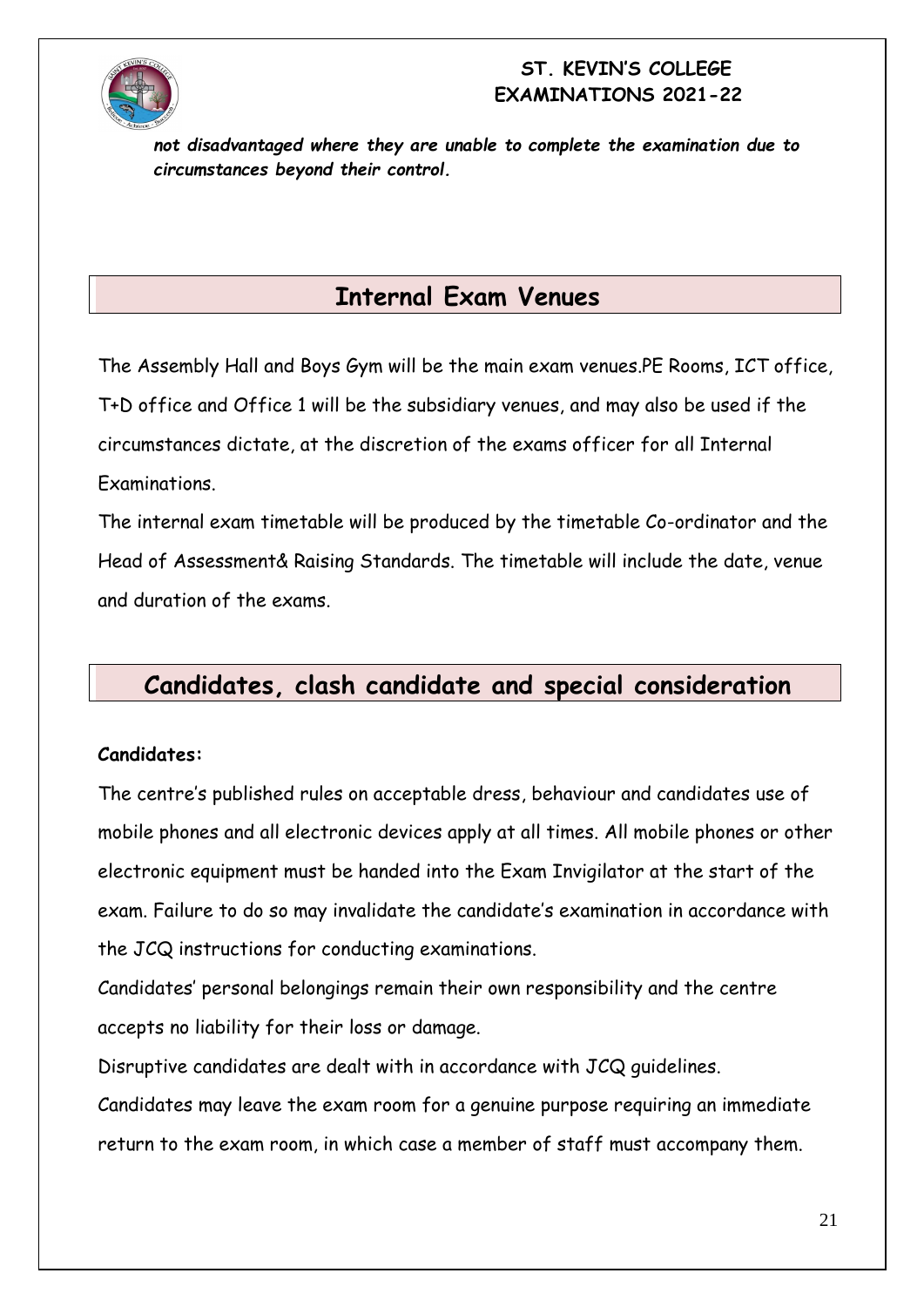

The exams officer will attempt to contact any candidate who is not present at the start of the exam and deal with them in accordance with the JCQ guidelines. No candidate is permitted to leave the examination hall until the official end of the examination.

#### **Clash Candidates:**

The exams officer will identify wherever timetabled exam clashes occur and notify candidates how the exam clash will be resolved.

Candidates also have the responsibility to review their exam timetable and where they believe that their exams will clash, bring this to the attention of the exams officer.

On the day of the exam, arrangements will be made to manage those candidates with an exam clash, including supervision between exams. Candidates should bring a packed lunch.

# **Special consideration**

Should a candidate be ill before an exam, suffer bereavement or other trauma, be taken ill during an exam itself or otherwise disadvantaged or disturbed during the exam, then it is the candidate's responsibility to alert the Centre, the exams officer, or the exam invigilator, to that effect.

The candidate must support any special consideration claim with appropriate evidence within three days of the exam, for example a letter from the candidates' doctor.

The exams officer will then forward a completed special consideration form to the relevant Awarding Body within seven days of the exam.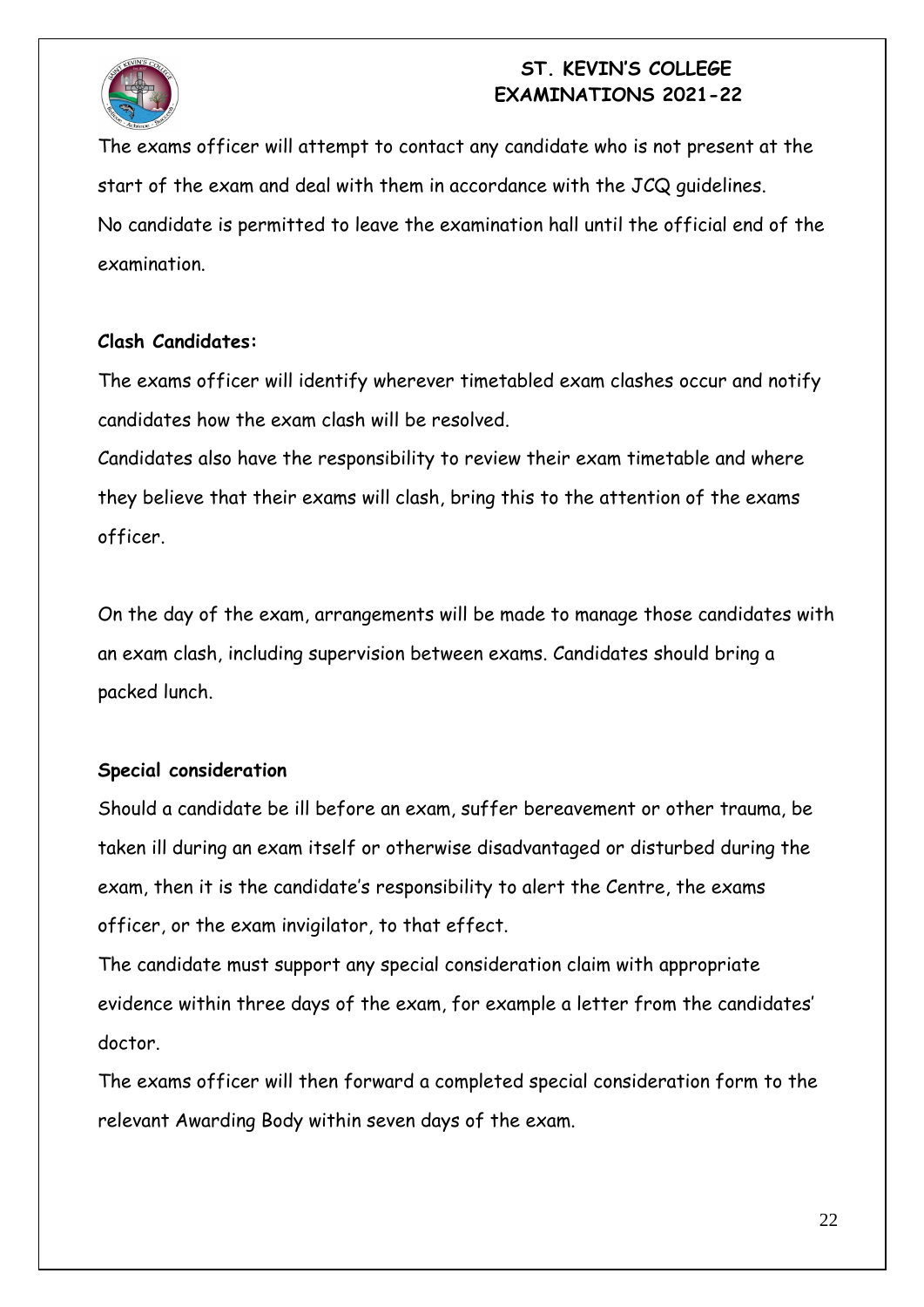

# **Results, enquiries about results(EAR's) and access to scripts(ATS)**

#### **Results:**

Candidates will receive individual results slips on results days in person at the Centre which are distributed to SMT by the Examinations Officer. The Centre will not distribute results electronically to candidates, this is to allow staff to congratulate pupils and offer advice and support where needed.

Where a candidate has requested in writing that their results should be handed to the third party, the appointed person must present suitable identification i.e passport, driving licence, in order to collect the results. Staff will receive result data on the same day that students receive their results.

Arrangements for the school to be open on results days are made by the Head of Centre. All members of the SMT should be present on results day.

Release of information to the public and press is the responsibility of the Head of Centre.

#### **Enquiries About Results (EARs)**

EARs may be requested by centre staff or candidates if there are reasonable grounds for believing there has been an error in marking, subject to payment of appropriate fees. **The consent of candidates must be obtained.** If a result is queried, the exams officer, teaching staff and head of centre will investigate the feasibility of asking for a re-mark at the Centre's expense. The cost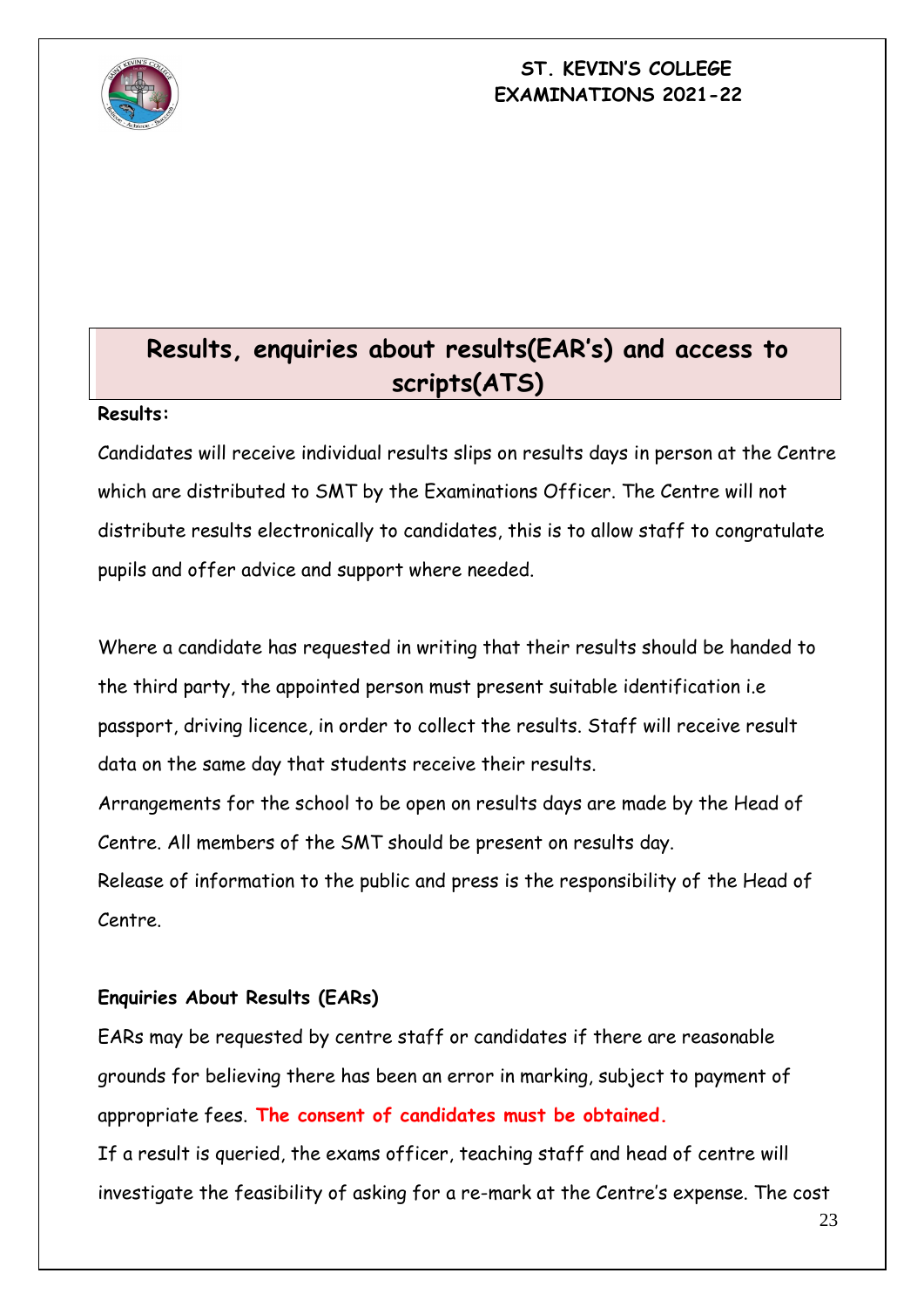

of the remark may be charged to the department. When the centre does not uphold an EAR, a candidate may apply to have an enquiry carried out. If a candidate requires this against the advice of subject staff, they must remit payment for the re-mark prior to submission.

# **Access To Scripts (ATS)**

After the release of results, candidates may ask subject staff to request the return of papers within three days' scrutiny of the results.

Centre staff may also request scripts for investigation or for teaching purposes. **For the latter, the consent of candidates must be obtained.**

Re-marks cannot be applied for once a script has been returned.

# **Internal Appeals Procedure(External Exam)**

If a candidate who is sitting a formal external examination (GCSE, A-Level or other) feels that they may have been disadvantaged by conditions beyond their control e.g excessive noise, lack of heating or lighting etc.

They should follow the following procedures:

- 1. Report the incident immediately to the Examination Invigilator on duty.
- 2. The Examination Invigilator will report the incident to the Examination Officer and Head of Centre.
- 3. The Examinations Officer and the Head of Centre will investigate the complaint and advise the Examination board where and when it is necessary.
- 4. Alternatively, if a candidate does not report the incident at the time a parent/guardian of the candidate can still report the incident to the Examination Officer and Head of Centre within two working days of the event.
- 5. The Examination Officer and the Head of Centre will carry out point 3 above.

# **External Assessment Appeals Procedure**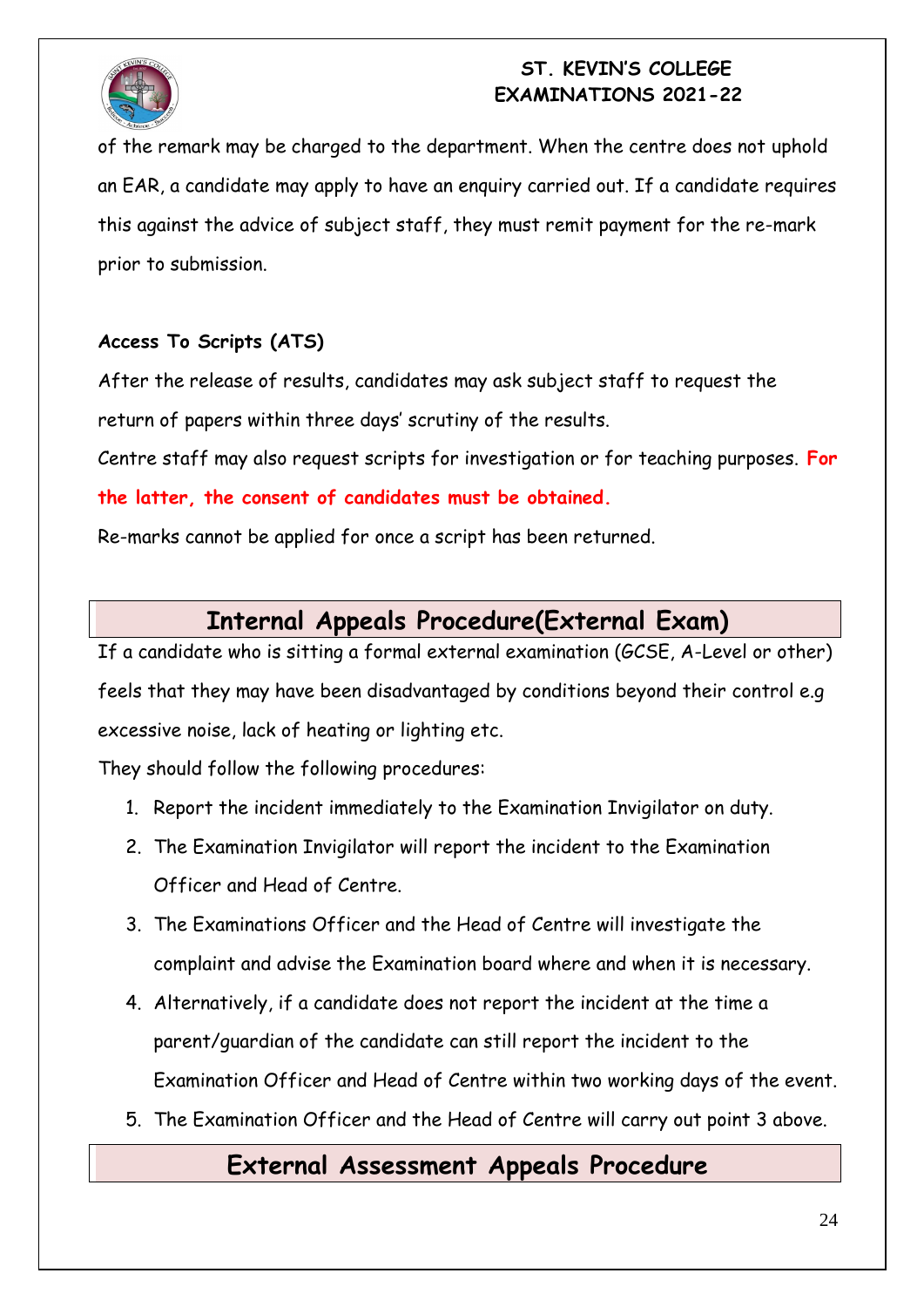

This applies to GCSE and GCE work that is assessed externally. In general it relates therefore to written papers, and also the few pieces of coursework that are wholly assessed externally.

It is possible to appeal against the procedures of an Exams Board in the conduct of an examination. An appeal might be against the inappropriate application of a mark scheme, or perhaps against a change in specification without properly making it known. In each case the school would need to look very carefully at the Code of Practice, to see if there has been a procedural error. The process is long winded, and probably has to go through all three stages before success is likely. The final conclusion may be 6 months after the exam results are published, by which time any changes in marks will be far too late for University purposes. Making an appeal is very rare.

Any appeal must be made through the School; submissions will not be accepted from individuals. The final arbiter is the Examinations Appeals Board (EAB).

# **Certificates**

Certificates are presented in person or collected and signed for. Certificates may be collected on behalf of a candidate by a third party, provided they have been authorised to do so.

Candidates must reqest replacement certificates from the exam board and pay the costs incurred.

# **Candidates with Disabilities**

The Equality Act 2010 *"defines a disabled person as a person with a disability. A person has a disability for the purposes of the Act if he or she has a physical or*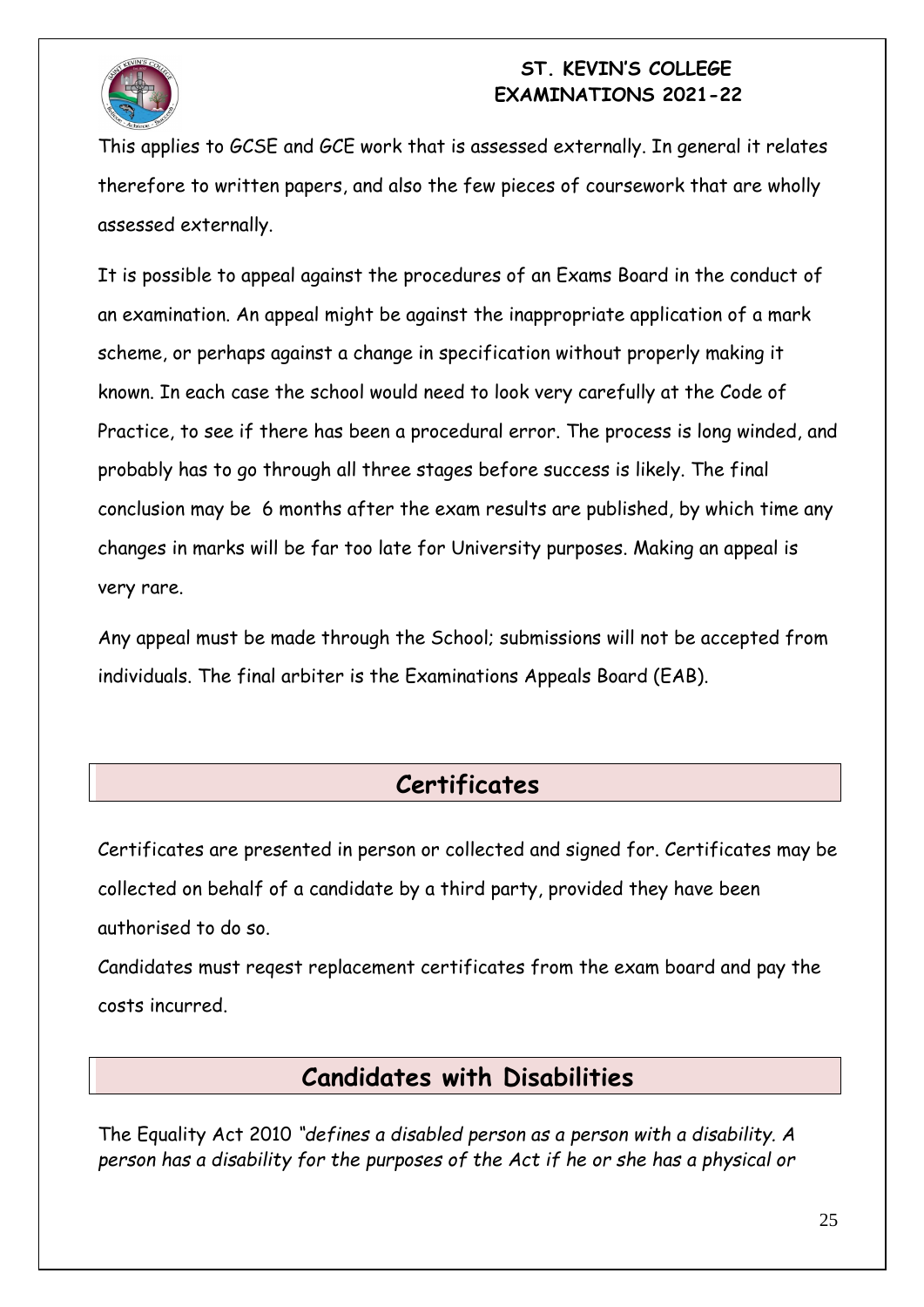

*mental impairment and the impairment has a substantial and long-term adverse effect on his or her ability to carry out normal day-to-day activities."*

[Quote taken directly from Equality Act 2010 [https://assets.publishing.service.gov.uk/government/uploads/system/uploads/attach](https://assets.publishing.service.gov.uk/government/uploads/system/uploads/attachment_data/file/570382/Equality_Act_2010-disability_definition.pdf) [ment\\_data/file/570382/Equality\\_Act\\_2010-disability\\_definition.pdf](https://assets.publishing.service.gov.uk/government/uploads/system/uploads/attachment_data/file/570382/Equality_Act_2010-disability_definition.pdf) ]

The purpose of this section is to highlight above and beyond other school policies how the centre caters for candidates needing additional access arrangements. Our centre *"recognise its duties towards disabled candidates as defined under the terms of the Equality Act 2010†. This must include a duty to explore and provide access to suitable courses, submit applications for reasonable adjustments and make reasonable adjustments to the service the centre provides to disabled candidates; †or any legislation in a relevant jurisdiction other than England and Wales which has an equivalent purpose and effect."*

[Quote is taken directly from chapter 5.4 of the current JCQ publication available at [https://www.jcq.org.uk/wp-content/uploads/2020/09/Gen\\_regs\\_approved\\_centres\\_20-](https://www.jcq.org.uk/wp-content/uploads/2020/09/Gen_regs_approved_centres_20-21_FINAL.pdf) [21\\_FINAL.pdf](https://www.jcq.org.uk/wp-content/uploads/2020/09/Gen_regs_approved_centres_20-21_FINAL.pdf) )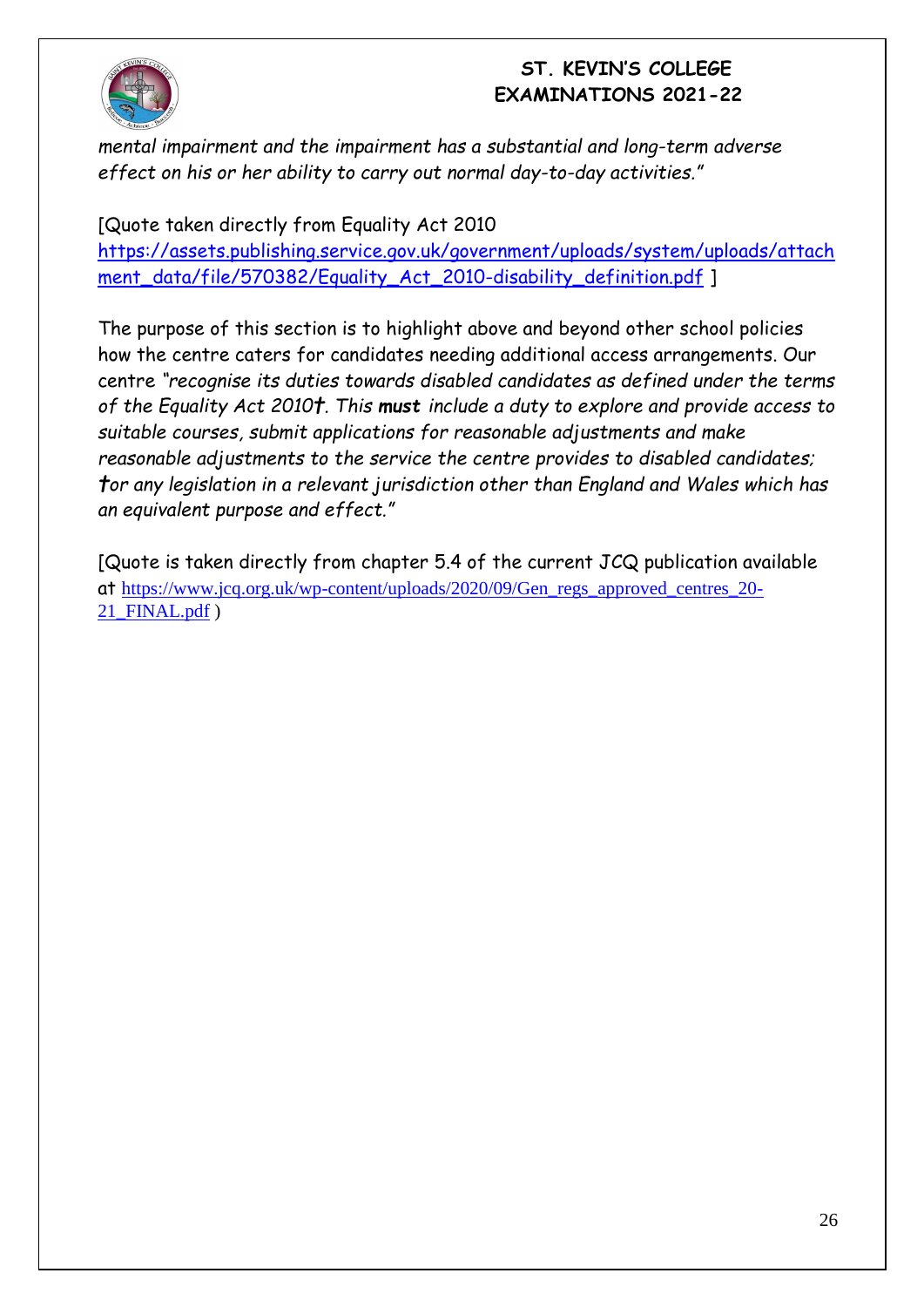

#### **Identifying the need for and Requesting Access Arrangements**

#### **Exams Officer Responsibilities:**

To ensure the necessary arrangements for candidates with disabilities are planned for and any necessary arrangements are put in place.

#### **Special educational needs coordinator Responsibilities:**

- As the appropriate qualified assessor, the SEN Co-coordinator will carry out the appropriate testing in accordance with relevant guidelines.
- Ensure access arrangements have been applied for.
- Ensure that an up to date copy of the current Access Arrangements for students is available in the Learning Support Folder in Staff Area.
- Ensure that a timetable of support will be compiled for each examination series.
- Work with teaching staff to ensure requirements for support staff are met.
- Assess and process applications for Special Consideration when requested.
- Ensure that classroom assistants are following the JCQ guidelines contained in the Controlled Assessment handbook.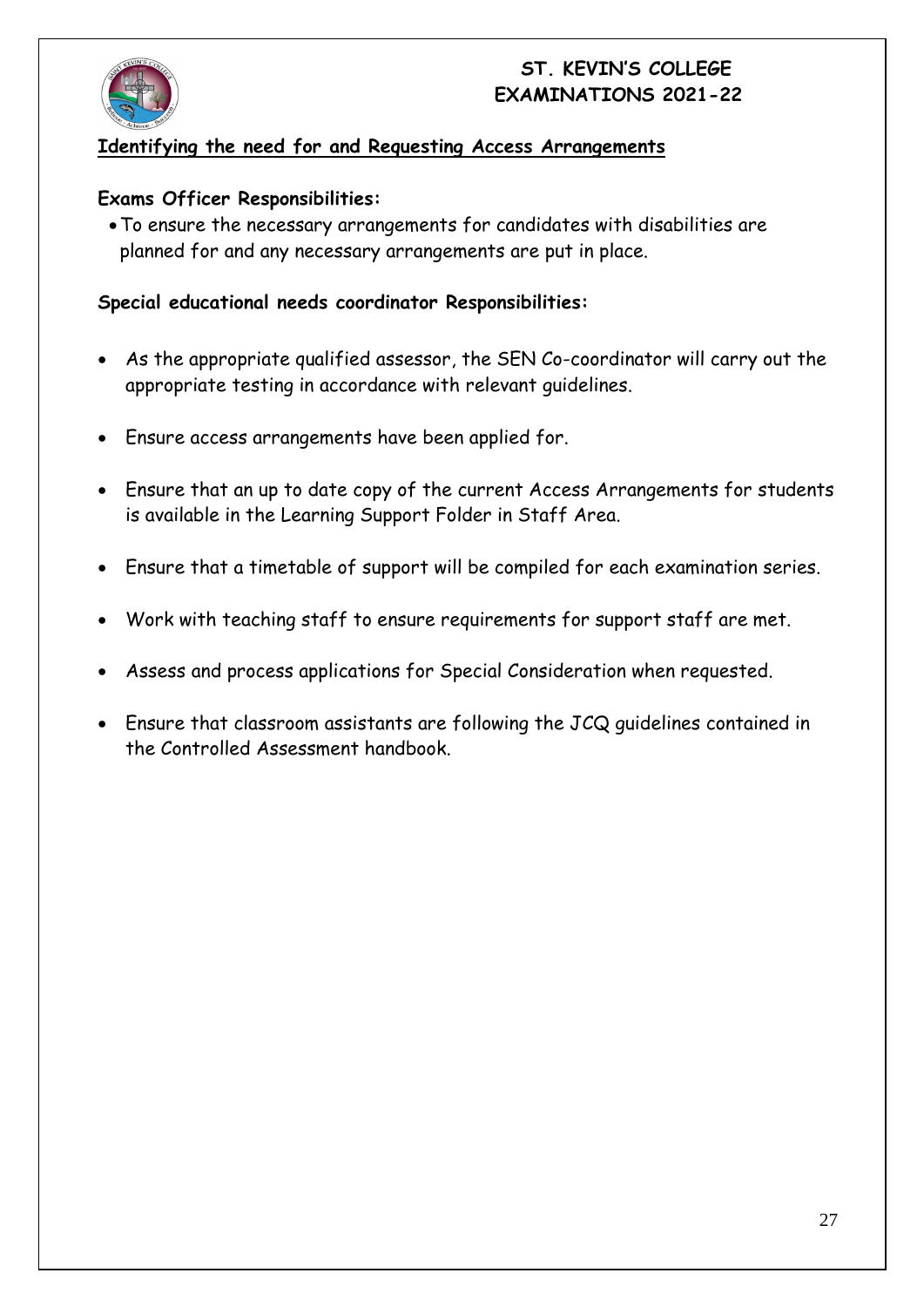

The following tables outlines example access arrangements for candidates with disabilities. These arrangements will be assessed for individual cases.

| Candidate    | Possible         | <b>Centre Actions</b>                                      |  |
|--------------|------------------|------------------------------------------------------------|--|
| Need         | Arrangements     |                                                            |  |
|              | put in place     |                                                            |  |
| A medical    | Alternative site | • SENCo gathers evidence to support the                    |  |
| condition    | for              | need for the candidate to take exams at                    |  |
| which        | the conduct of   | home.                                                      |  |
| prevents the | examinations.    | SENCo provides written statement for file<br>$\bullet$     |  |
| candidate    | Supervised rest  | to confirm the need.                                       |  |
| from taking  | breaks.          | Approval confirmed by SENCo; AAO<br>$\bullet$              |  |
| exams in the |                  | approval for both arrangements not                         |  |
| centre.      |                  | required.                                                  |  |
|              |                  | SENCo discussion with candidate to confirm                 |  |
|              |                  | the arrangements should be put in place.                   |  |
|              |                  | EO submits appropriate 'Alternative site for<br>$\bullet$  |  |
|              |                  | the conduct of exams form'.                                |  |
|              |                  | EO provides candidate with exam timetable                  |  |
|              |                  | and JCQ information for candidates.                        |  |
|              |                  | EO agrees with candidate that prior to each<br>$\bullet$   |  |
|              |                  | exam they will call to confirm fitness to                  |  |
|              |                  | take exam.                                                 |  |
|              |                  | $E_O$ allocates invigilator(s) to candidate's<br>$\bullet$ |  |
|              |                  | timetable; confirms time of collection of                  |  |
|              |                  | exam papers and materials.                                 |  |
|              |                  | Invigilator monitors candidate's condition<br>$\bullet$    |  |
|              |                  | for each exam and records any issues on                    |  |
|              |                  | incident log.                                              |  |
|              |                  | Invigilator records rest breaks (time and                  |  |
|              |                  | duration) on incident log and confirms set                 |  |
|              |                  | time given for exam.                                       |  |
|              |                  | Invigilator briefs EO after each exam on<br>$\bullet$      |  |
|              |                  | how candidate's performance in exam may                    |  |
|              |                  | have been affected by his/her condition.                   |  |
|              |                  | EO discusses with pastoral head/SENCO if<br>$\bullet$      |  |
|              |                  | candidate is eligible for special                          |  |
|              |                  | consideration (candidate present but                       |  |
|              |                  | disadvantaged).                                            |  |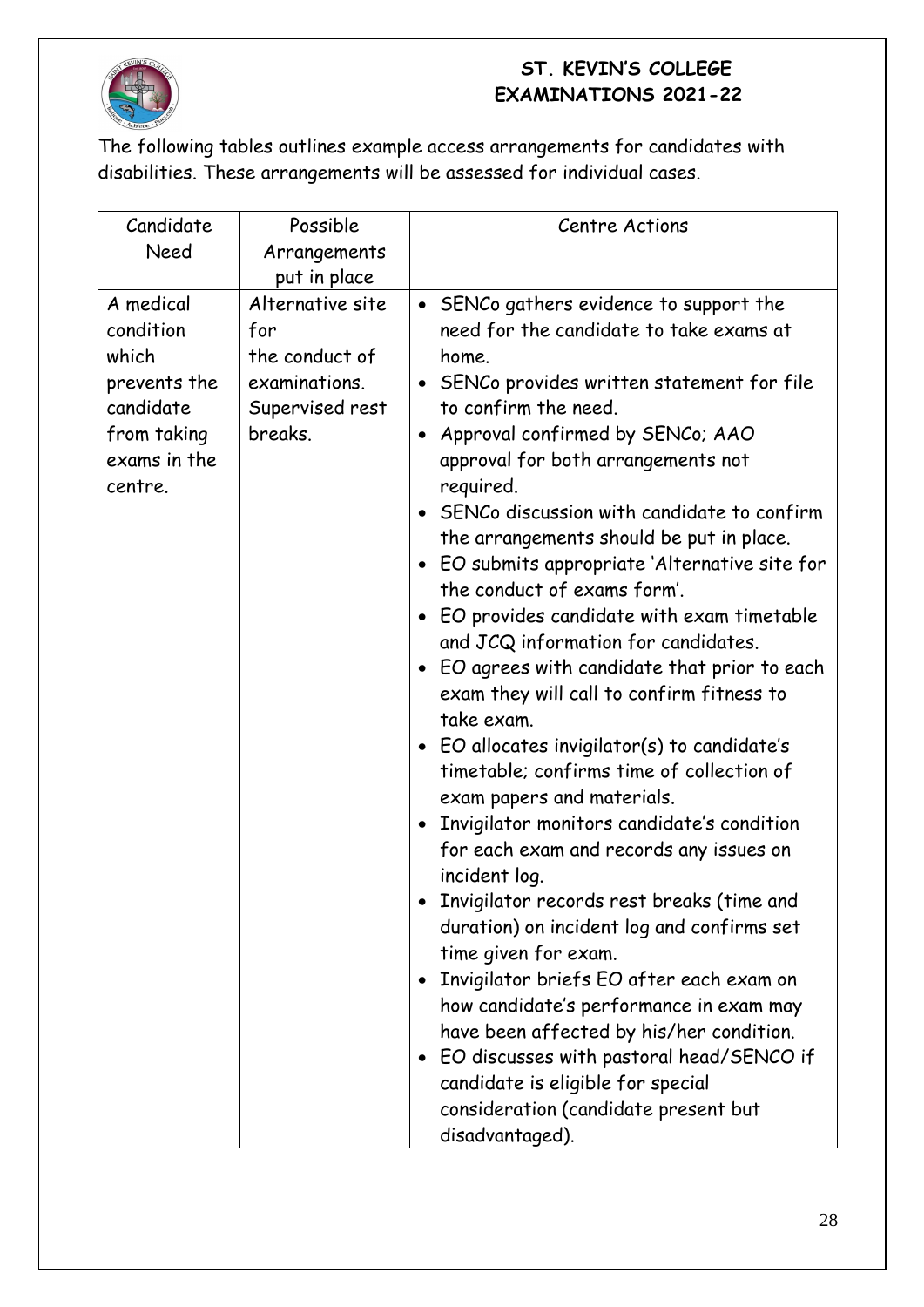

|                                                                                   |                                                                                                                                  | • EO/SENCO processes request(s) for special<br>consideration where applicable; incident<br>log(s) provides supporting evidence.<br>Pastoral head/SENCO informs candidate<br>$\bullet$<br>that special consideration has been<br>requested.                                                                                                                                                                                                                                                                                                                                                                                      |
|-----------------------------------------------------------------------------------|----------------------------------------------------------------------------------------------------------------------------------|---------------------------------------------------------------------------------------------------------------------------------------------------------------------------------------------------------------------------------------------------------------------------------------------------------------------------------------------------------------------------------------------------------------------------------------------------------------------------------------------------------------------------------------------------------------------------------------------------------------------------------|
| Persistent<br>and<br>significant<br>difficulties in<br>accessing<br>written text. | Reader/computer<br>reader.<br>25% Extra time.<br>Separate<br>invigilation within<br>the centre.<br>Word processing<br>facilities | SENCo confirms candidate is disabled within<br>the meaning of the Equality Act 2010 and<br>Papers checked for those testing reading.<br>$\bullet$<br>Reader/Computer reader sourced for use in<br>$\bullet$<br>papers (or sections of papers) testing<br>reading OR up to 50% extra time awarded.<br>Form 8, signed and dated, with Sections A,<br>$\bullet$<br>B and C completed; kept on file with body<br>of supporting evidence, printed approval<br>from AAO and signed data protection<br>notice.<br>Provision of appropriate laptop facility<br>Form 4, signed, dated and completed by<br>$\bullet$<br>relevant persons. |
| Significant<br>difficulty in<br>concentrating.                                    | Prompter.                                                                                                                        | • SENCo gathers evidence to support<br>substantial and long term adverse<br>impairment.<br>SENCo onfirms with candidate how and<br>$\bullet$<br>when they will be prompted.<br>SENCo briefs invigilator to monitor<br>candidate and the method of prompting<br>(desk tap).                                                                                                                                                                                                                                                                                                                                                      |
| A wheelchair<br>user.                                                             | Desk.<br>Rooms.<br>Facilities.<br>Seating<br>arrangements.<br>Practical<br>assistant.                                            | <b>SENCo</b><br>applies for practical assistant to help<br>$\bullet$<br>candidate set up wheelchair and other<br>equipment in a practical assessment;<br>approval automatically fails so awarding<br>body referral lists the tasks that will be<br>performed.<br>Provides height adjustable desk in exam<br>$\bullet$<br>room.<br>Allocates exam room on ground floor near<br>adapted bathroom facilities.<br>Spaces desks to allow wheelchair access.                                                                                                                                                                          |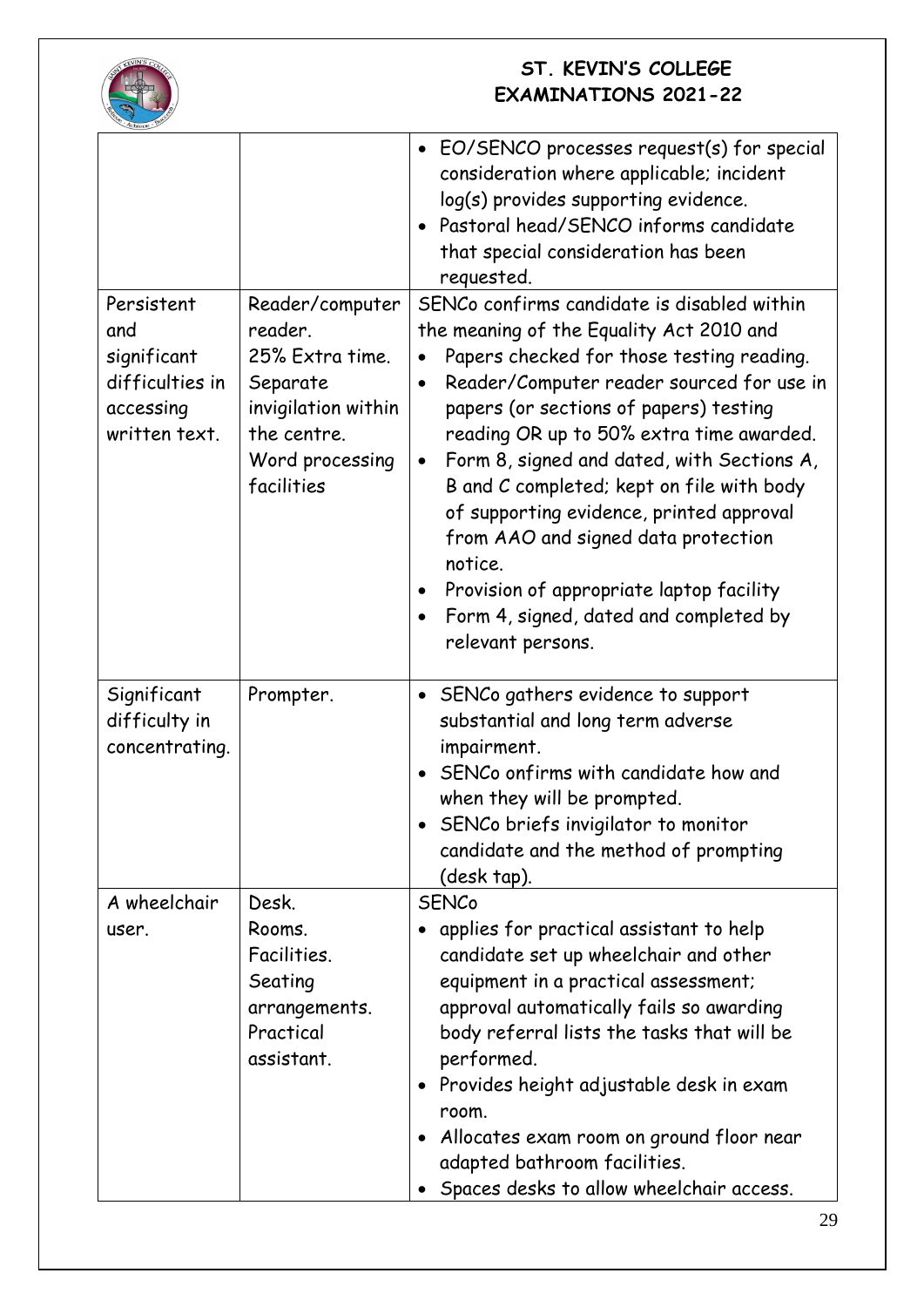

|             |                     | • Seats candidate near exam room door.<br>Confirms arrangements in place to assist the<br>candidate in case of emergency evacuation<br>of the exam room.<br>• Practical assistant cover sheet printed from<br>AAO; to be completed by facilitator and<br>inserted inside the candidate's work where<br>this may be applicable to the assessment. |  |
|-------------|---------------------|--------------------------------------------------------------------------------------------------------------------------------------------------------------------------------------------------------------------------------------------------------------------------------------------------------------------------------------------------|--|
| Significant | Modified Paper      | <b>SENCo</b>                                                                                                                                                                                                                                                                                                                                     |  |
| Visual      |                     | confirms candidate is disabled within the                                                                                                                                                                                                                                                                                                        |  |
| impairment  | Extra time          | meaning of the Equality Act 2010.                                                                                                                                                                                                                                                                                                                |  |
|             |                     | Papers checked for those testing reading.                                                                                                                                                                                                                                                                                                        |  |
|             | Reader              | Reader/Computer reader sourced for use in<br>papers (or sections of papers) testing                                                                                                                                                                                                                                                              |  |
|             | Separate            | reading OR up to 50% extra time awarded.                                                                                                                                                                                                                                                                                                         |  |
|             | invigilation within | • Form 8, signed and dated, with Sections A,                                                                                                                                                                                                                                                                                                     |  |
|             | the centre          | B and C completed; kept on file with body of<br>supporting evidence, printed approval from<br>AAO and signed data protection notice.                                                                                                                                                                                                             |  |
|             |                     | Modified papers are applied for by the<br>relevant deadlines.                                                                                                                                                                                                                                                                                    |  |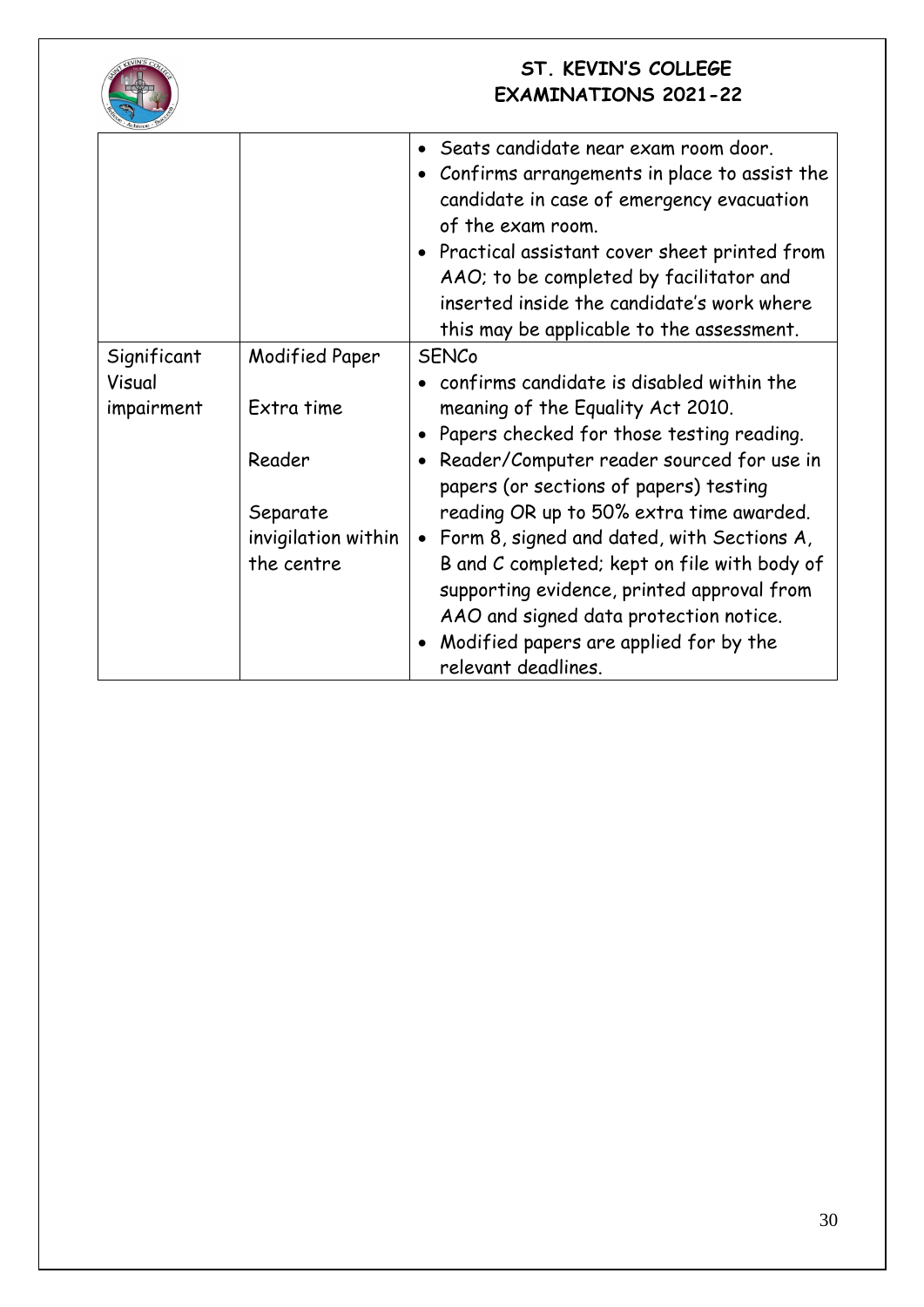# **71952 St. Kevin's College**



# **Second pair of eyes check form**

Two individuals **must** check the day, date, time, subject, unit/component and tier of entry, if appropriate, **immediately** before a question paper packet is opened.

| Venue of check   Date<br>(secure room | <b>Awarding Body and<br/>unit/component code</b> | First individual - name, signature<br>and role | Second individual - name,<br>signature and role |
|---------------------------------------|--------------------------------------------------|------------------------------------------------|-------------------------------------------------|
| or exam room)                         |                                                  |                                                |                                                 |
|                                       |                                                  |                                                |                                                 |
|                                       |                                                  |                                                |                                                 |
|                                       |                                                  |                                                |                                                 |
|                                       |                                                  |                                                |                                                 |
|                                       |                                                  |                                                |                                                 |
|                                       |                                                  |                                                |                                                 |
|                                       |                                                  |                                                |                                                 |
|                                       |                                                  |                                                |                                                 |
|                                       |                                                  |                                                |                                                 |
|                                       |                                                  |                                                |                                                 |
|                                       |                                                  |                                                |                                                 |